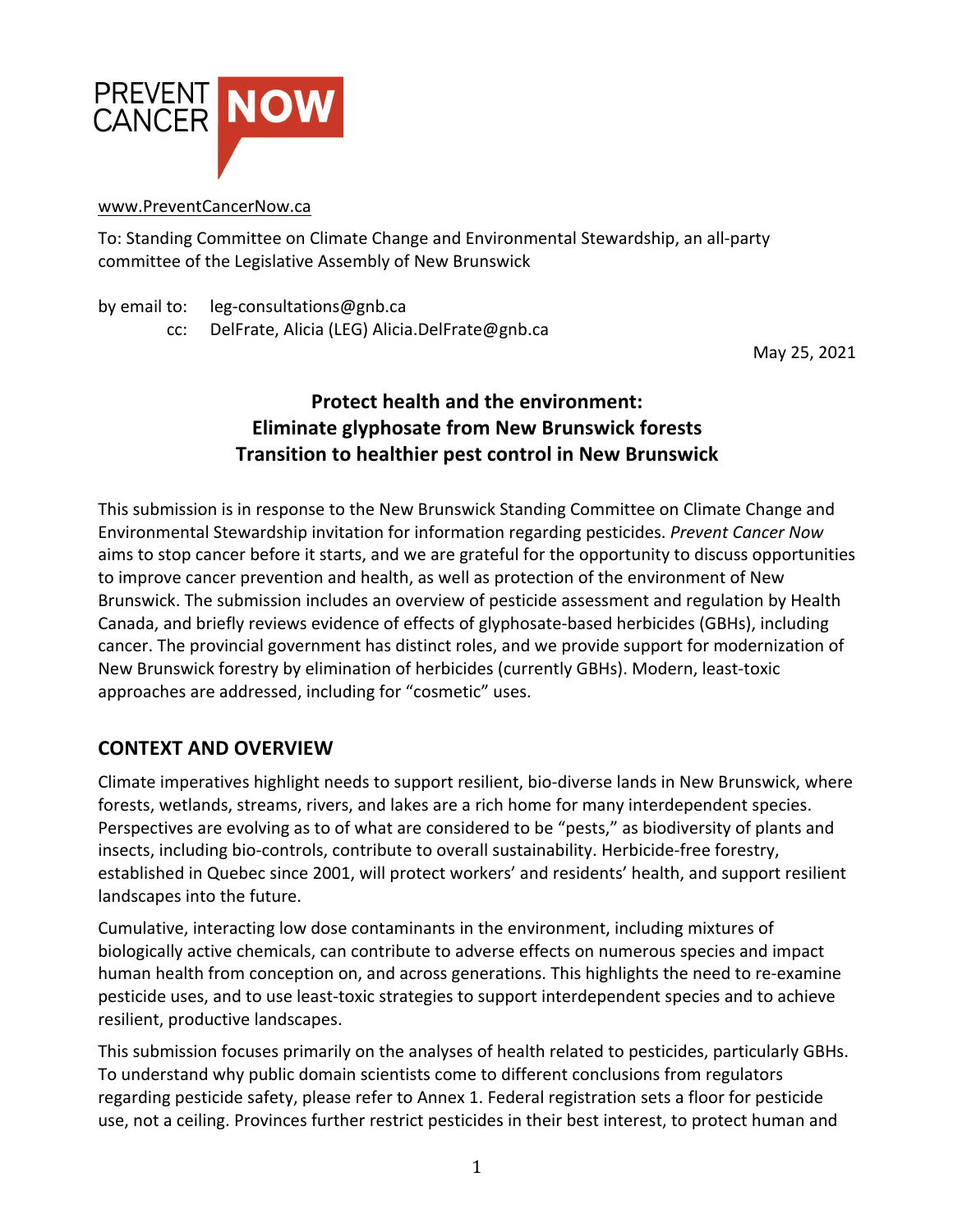environmental health, to meet the needs and desires of their citizens. New Brunswick restricts pesticide use on lawns and gardens, otherwise known as "cosmetic use" in order to protect health while maintaining landscapes. The provincial government can also enable restrictions of pesticides to protect natural systems in forests, including on Crown Land.

In New Brunswick, almost two thirds (by weight) of pesticides used are glyphosate-based herbicides, such as "Roundup," with most used in the forestry industry. Economic arguments that timber yields decrease as biodiversity increases are outdated, because coniferous monocultures burn more quickly and thoroughly than biodiverse stands that include deciduous species, as seen in British Columbia.<sup>1</sup> How do costs and hazards of fires borne by the public, as well as the impacts on the environment and human health compare with private profits from forestry?

#### **This submission covers:**

- 1. Glyphosate, the formulated herbicide product, and related health effects;
- 2. Brief discussion of other herbicides in forestry;
- 3. Other uses of pesticides in New Brunswick.

Annexes include:

- 1. Canadian Federal Pesticide Regulation: Why Other Levels of Government Restrict Pesticides and Require Least-Toxic Approaches to Pest Control
- 2. Contamination of fish and eels in the vicinity of CFB Gagetown with dioxins and furans from historical herbicide spraying (Task 4 Factfinders report, Aug. 2007)
- 3. Non-Hodgkin's Lymphoma (nHL) data altered in final Agency for Toxic Substances and Disease Registry (ATSDR) Toxicological Profile for Glyphosate

# **GLYPHOSATE**

Glyphosate is a small molecule, that is highly bioactive. It has been patented three times, as a broad-spectrum herbicide, an antibiotic, and a chelator (having the capability to mobilize metals into water, in the case of ecosystems making toxic elements such as cadmium, lead and mercury available to plants and other species in the environment). This remarkable chemical can thus have wide-ranging effects.

## **Chemical effects and implications**

## *Antimicrobial Effects on Microbiomes*

There are more bacterial cells in and on your body than human cells. This is called the "microbiome." The myriad of microbes in the intestine includes species that are more or less beneficial, and this microbiome directly impacts health. Intestinal microbiota digest food, manufacture essential nutrients, modulate the immune system (potentially causing inflammation), affect feelings of satiety (potentially contributing to over-eating) and affect the nervous system (including mood). This all may be affected by antimicrobial effects of glyphosate as well as other toxic and beneficial exposures.<sup>2</sup>

Glyphosate has been reported to disrupt the microbiome of birds,  $3$  rodents,  $4,5,6$  and honey bees.<sup>7</sup> On the other hand, removal of glyphosate from the diet may relieve intestinal dysbiosis, because some beneficial bacteria are susceptible, while pathogenic *Clostridia* and *Salmonella* strains are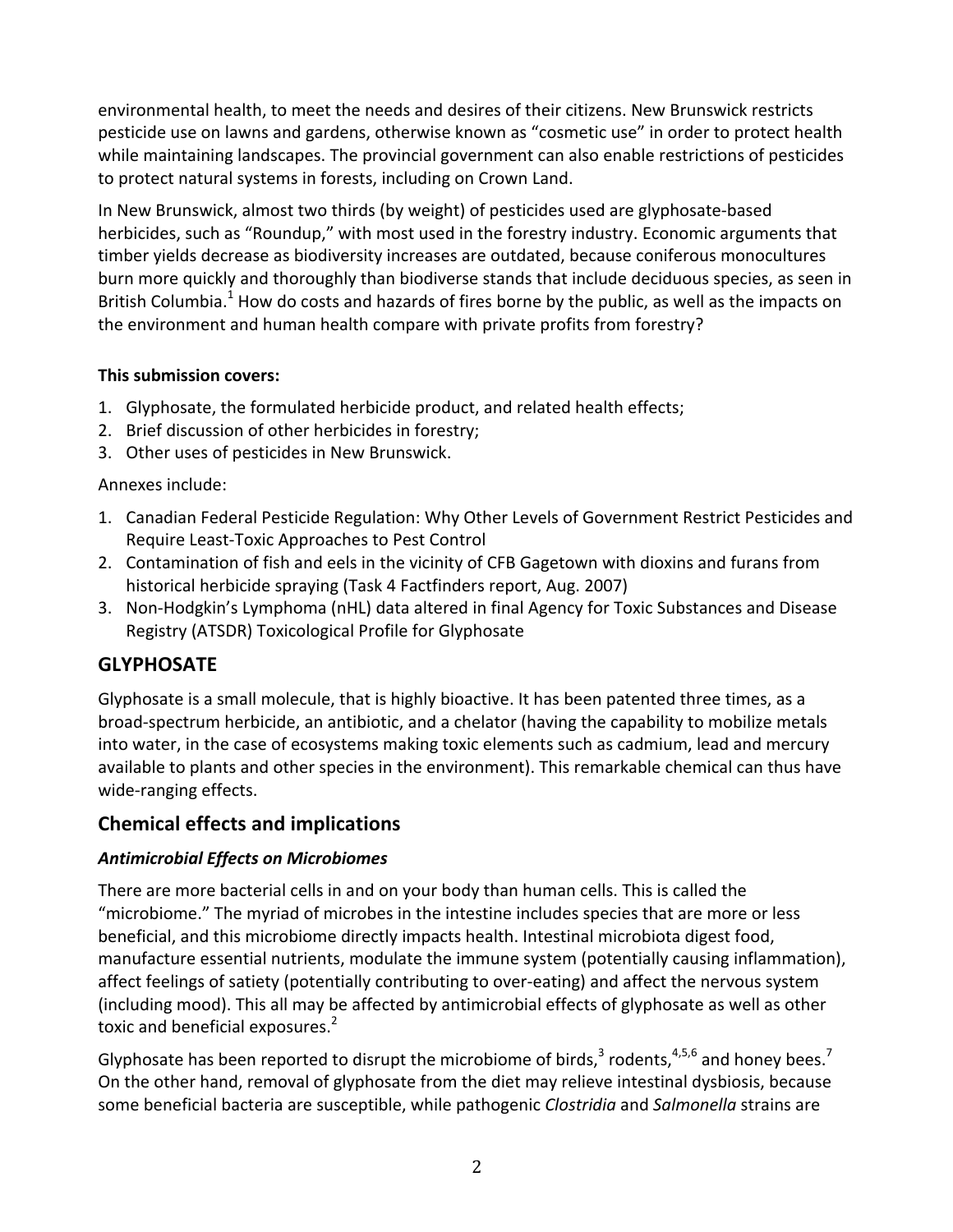resistant.<sup>2</sup> [There is anecdotal evidence of improvement of IBD in humans with food from countries where glyphosate is restricted, or with change to an organic diet. Probiotics (including beneficial microbes for the intestinal microbiome) and prebiotics (foods that support beneficial microbiome species) and fecal transplants may provide relief.]

Inflammatory bowel disease (IBD) results from and is associated with intestinal dysbiosis, and Canada's children under six years of age are unfortunately among the top sufferers in the world, with IBD increasing 7% per year.<sup>8</sup> There is likely an association between IBD and the fact that colorectal cancer is increasing at 6-7% per year in Canadian adolescents and young adults.<sup>9,10</sup> These astounding increases in life-changing and life-limiting conditions in the young require broad-based precautionary approaches, including avoidance of unprescribed dietary antibiotics (i.e., glyphosate) as well as low level toxic mould contamination of foods (see "Soil Microbiome" below). The PMRA recently commenced a consultation on increasing the maximum residue limit for glyphosate in some foods.<sup>11</sup>

The Pest Management Regulatory Agency (PMRA) did not consider evidence regarding dysbiosis, even though the registrant-submitted test data reported "anal staining" of rodents fed GBH – a clear indication of intestinal distress. This was noted during a visit to the "Reading Room" in Ottawa where the public may view anonymized test data. They first swear an affidavit promising not to use the information to "register a pest control product in Canada or elsewhere," enforced by criminal penalties. Then, in an Ottawa cubicle they surrender electronic devices, view often-unsearchable files on a PMRA computer, and take hand-written notes that are photocopied before leaving. The public cannot, however, view or verify key PMRA analyses and summaries of this voluminous data.

The PMRA does not systematically assemble and review the peer-reviewed science, according to modern scientific approaches and methods – work that requires specific expertise, infrastructure and resources. The PMRA instead relies heavily on thousands of pages of data and internal studies provided by applicant chemical companies. This information is not verifiable, even though the Pest Control Products Act (PCPA) intends for risk assessment to be transparent.

#### *Soil Microbiome*

Toxic mould contamination originates in the soil microbiome, that may also be affected by glyphosate. Use of the herbicide in agriculture is linked to higher levels of fungal disease species including *Fusarium* (toxic black mould that can rot plants, and render grains and other foods highly hazardous).<sup>12,13</sup> Canadian commodities are also affected by cadmium contamination originating naturally in some soils and present in Canadian potash fertilizer. An industry website https://keepingitclean.ca urges Canadian producers to preserve markets and ensure that exports meet international standards for contaminants such as glyphosate and cadmium. Productivity of nutritious plants and the health benefits as well as risks of food contaminants may thus be affected by glyphosate. This may also apply to berries and other edible plants that survive or recolonize following glyphosate spraying of logged lands.

#### *Fertility and Birth Outcomes*

Exposure to glyphosate during pregnancy may shorten gestation and cause spontaneous abortion. An early (2001) Health Canada led study found preliminary evidence of increased risk of spontaneous abortion with glyphosate exposure.<sup>14</sup> In 2018, a California study replicated association of exposures to glyphosate applications with increased risk of pre-term birth (particularly of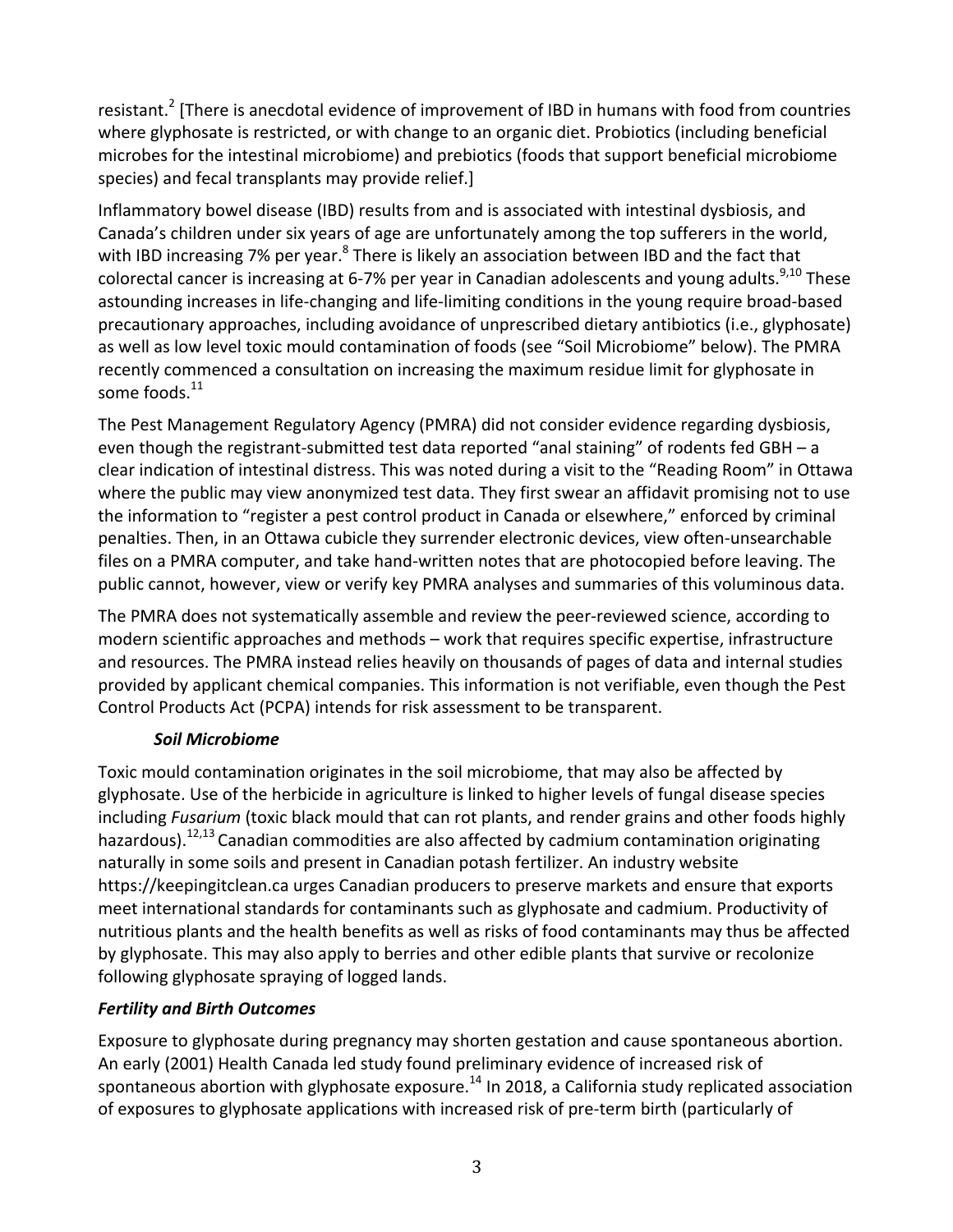females fetuses),<sup>15</sup> and in an Indiana cohort a strong association was reported between urinary glyphosate levels (a better indicator of exposure) and shortened pregnancy.<sup>16</sup>

## *Hormone-like Activities (Endocrine disruption)*

One of the potential reasons behind glyphosate effects on gestation, and a sex-linked specificity, is that it affects hormone activities. Laboratory studies have been varied, with early demonstration of glyphosate-induced growth of human breast cancer cells,<sup>17</sup> with some demonstrations of glyphosate (but not adjuvants) exerting indirect effects on hormone activities affecting the gonodal (sex-linked)<sup>18</sup> and thyroid axes.

A detailed animal study pin-pointed the importance of timing, with early life exposures being particular important in disruption of thyroid signalling and normal metabolism.<sup>19</sup> Early life exposures are well known to potentially alter the trajectory of physical and intellectual development throughout life.

# **Does Glyphosate Cause Cancer?**

Yes, according to independent scientists, and U.S. courts and juries; no, according to many regulators. The World Health Organization's (WHO) International Agency for Research on Cancer (IARC) found in 2015 that glyphosate is a category 2A probable human carcinogen, based on: sufficient evidence of carcinogenicity in animals, *limited* evidence of carcinogenicity in humans and *strong* evidence for two carcinogenic mechanisms.<sup>20</sup> A study of a population in a relatively pesticide-free environment being sprayed with glyphosate demonstrated genetic damage proportional to distance from spraying. $21$ 

Like other regulatory bodies, the PMRA relies largely on confidential (not available to IARC), industry sponsored and supplied studies, to determine with there is a health effect that is both "established" and "adverse." No major regulatory body has concluded that glyphosate is a carcinogen. This is in part because IARC and regulatory bodies consider very different bodies of evidence, and in part because occupational risks trigger requirements for protective gear, rather than decreased use.<sup>22</sup> A more extensive discussion of shortcomings of federal pesticide assessment is provided in Annex 1, "Canadian Federal Pesticide Regulation: Why Other Levels of Government Restrict Pesticides and Require Least-Toxic Approaches to Pest Control".

While IARC is restricted to information in the public domain and does not consider the confidential test data provided to regulators, an independent analysis of the studies provided to the European Union and to the U.S. EPA found that many tumours had been overlooked; "The analyses identify 37 significant tumor findings in these studies and demonstrate consistency across studies in the same sex/species/strain for many of these tumors."<sup>23</sup>

The IARC findings led to retrenching by the European and North American regulatory assessors, but the regulatory affirmations of lack of carcinogenicity was disputed by 94 prominent scientists, including Canadian experts in epidemiology, occupational and public health, in a commentary published the Journal of Epidemiology and Community Health.<sup>24</sup>

## *Non-Hodgkin's Lymphoma (nHL), and scientific rigour and transparency*

The "Monsanto Papers"<sup>25</sup> is an extensive collection of evidence brought into the public domain, and made available by Baum Hedlund Aristei & Goldman - the California law firm that obtained verdicts of billions of dollars in compensation for nHL patients who previously applied GBHs. The law firm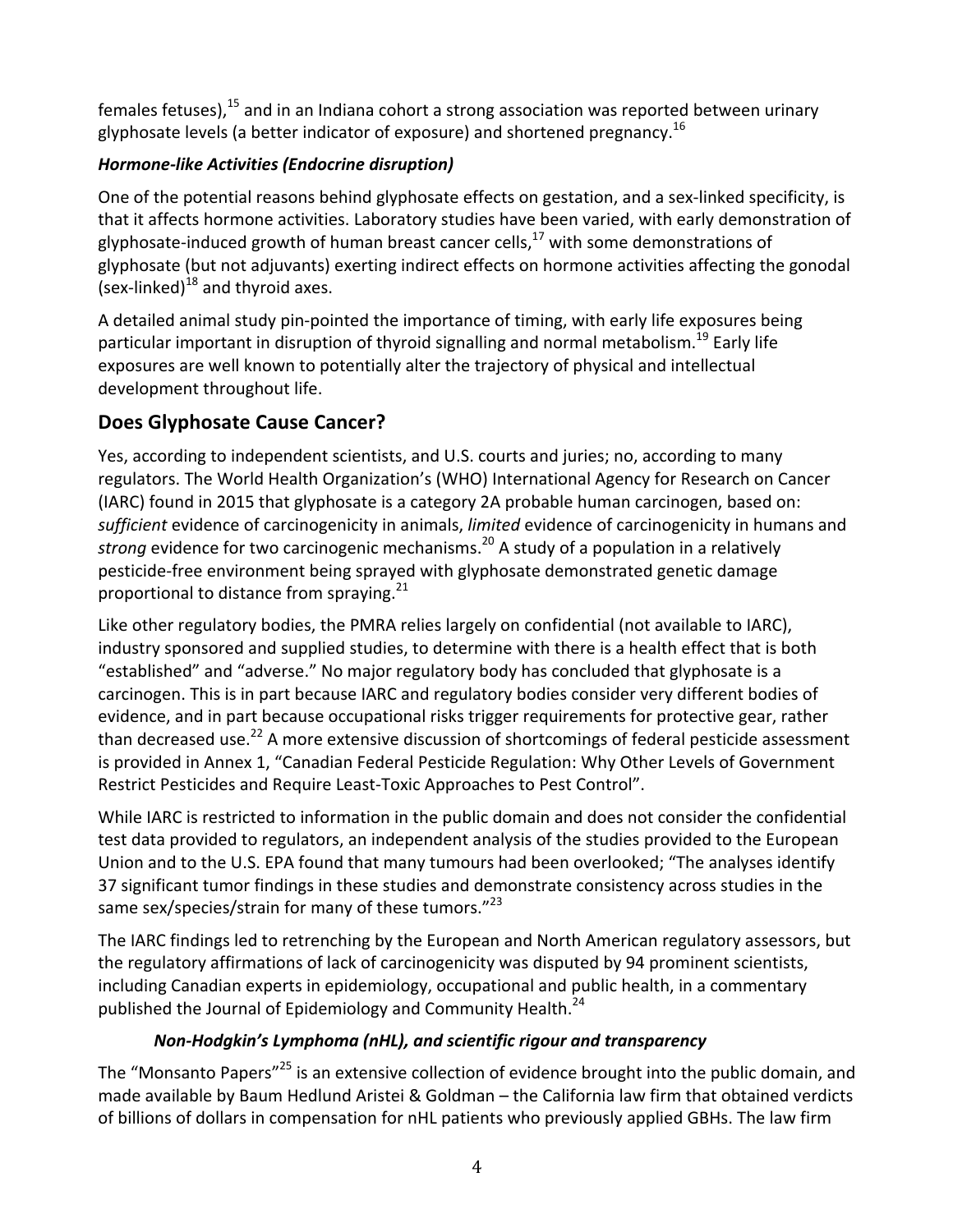states, "The Monsanto Papers tell an alarming story of ghostwriting, scientific manipulation, collusion with the Environmental Protection Agency (EPA), and previously undisclosed information about how the human body absorbs glyphosate." High awards were in part because of Monsanto's prior knowledge, and suppression of information regarding the hazards of glyphosate. With this background and disclosure of the extensive body of evidence, the question remains, will parties to further use of glyphosate be liable? U.S. class actions are now being settled.

In 2019, Canadian experts in occupational health and epidemiology revisited the data regarding glyphosate and nHL, finding evidence of an association between glyphosate use and nHL.<sup>26</sup> This occupational/environmental epidemiology is difficult and time-consuming, and requires long-term commitments for funders and researchers, not least because cancer is a disease that emerges after a long lag time. Repeated positive signals internationally should be taken very seriously.

In April 2019, the U.S. Agency for Toxic Substances and Disease Registry (ATSDR) published a draft Toxicological Profile for Glyphosate, and its 257 pages contained the most comprehensive publicly available review regarding glyphosate.<sup>27</sup> In the U.S. political climate at the time, one might speculate that had this report stated that glyphosate causes cancer it would not have been published. Nevertheless, meta-analyses clearly indicate that glyphosate is significantly linked to increased risk of nHL (Figure 2-4; p 86; pdf p 99) and increased risk of multiple myeloma (Figure 2-5; p 87; pdf p 100). In 2020, the final Toxicological Profile of glyphosate<sup>28</sup> summary figure for nHL had an error introduced, that suggests lack of consensus and engenders doubt as to the carcinogenicity of glyphosate. See Annex 2 for details.

#### *Inflammatory Bowel Disease and Colorectal Cancer*

As discussed above, there is reason to believe that glyphosate can contribute to the epidemic of inflammatory bowel disease in youngsters<sup>8</sup> and increasing colorectal cancer in adolescents and young adults.<sup>9,10</sup>

## **Public and Occupational Health**

Drawing connections between chemical exposures and disease such as cancer is contingent upon understanding exposures. Given that glyphosate has been the most-used herbicide in Canada for decades, it is surprising that we have no federal mapping available mapping use of GBHs or data on the body burden of glyphosate. Canada's flagship study, the Canadian Health Measures Survey, is slated finally to report on glyphosate in 2025 (or possibly later, due to the pandemic). Without exposure data, it is more difficult to relate changes in public health to chemicals in air, water and food.

There are limited reports of glyphosate in groundwater, including in New Brunswick where glyphosate was detected in at least one sample from 8 of the 11 domestic wells sampled.<sup>29</sup>

*Prevent Cancer Now recommends that provinces, and ideally the entire country, collect information* related to environmental exposures. This could populate infrastructure, with the ability to be securely linked to health data in order to investigate environmental contributors to health and disease.

In terms of workers' health, successful U.S. litigation has brought awards of millions of dollars for professional applicators who went on to develop nHL. It is important to consider the long term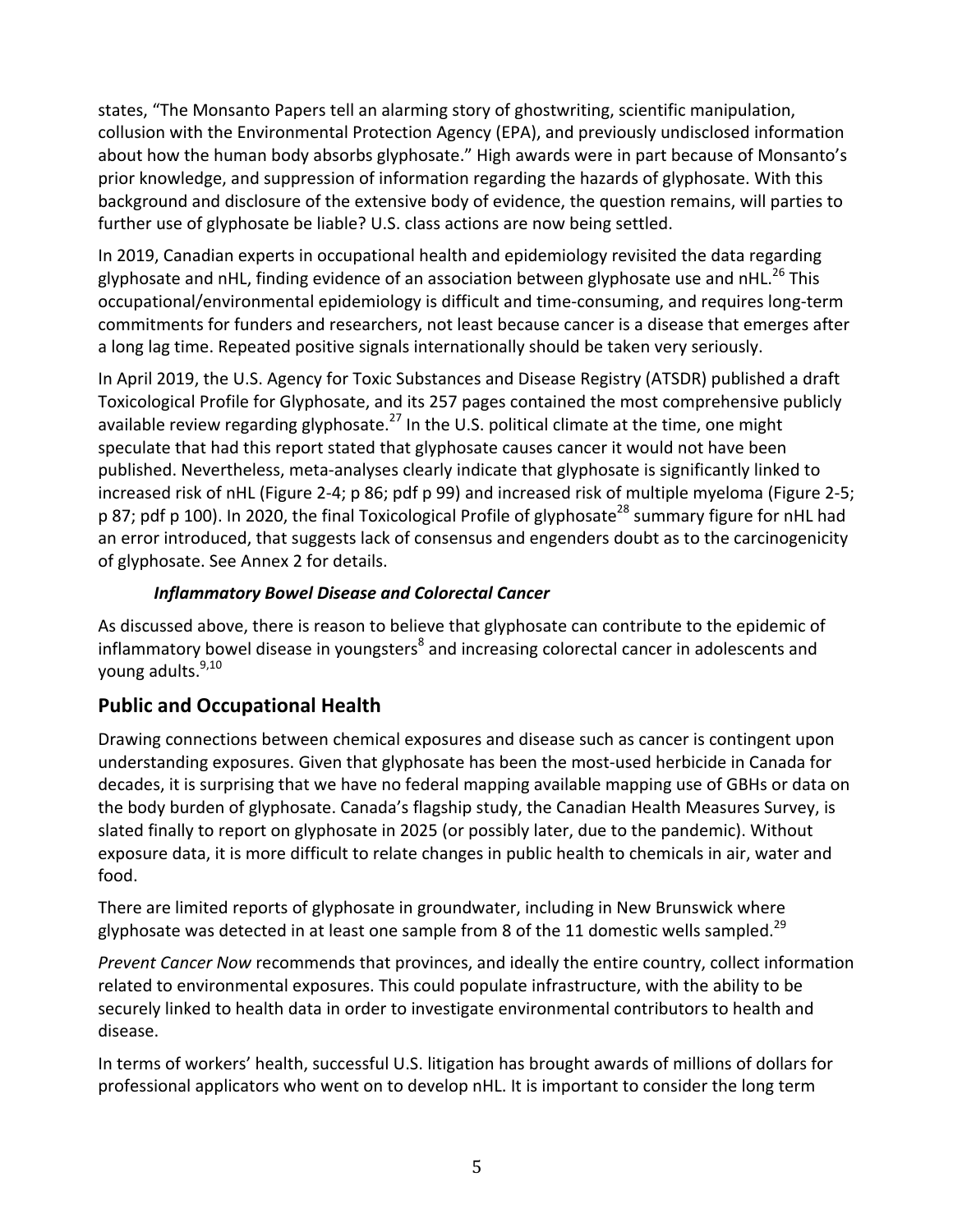health of those who are carrying out spraying on foot, by truck and by plane, as well the health of tree planters working on sprayed lands.

We do not see the same high stakes lawsuits in Canada as seen in the U.S. because of fundamental differences in the laws. In Canada, should an individual's case fail at trial, the ill worker could be responsible for the costs of the corporate legal costs, and should the individual win the awards would be much less.<sup>30</sup>

## **Chelation**

A chelator is a chemical that can wrap around a metal ion and bring it into solution. In this way, glyphosate may alter mobility – movement into water and uptake by plants – of toxic metals in soils such as mercury, cadmium and lead.

Consumption guidelines for fish recommend limiting exposure to toxic chemicals including mercury (originating from chlor-alkali plants associated with old pulp mills, methylmercury forms in sediments then is absorbed by fish from the water and food). As well, organ meat of deer and moose may contain high levels of cadmium, resulting in consumption guidelines. If present, these metals accumulate from soils into certain plants browsed by the deer family, such as willow and poplar. Thus, not only does glyphosate kill food for wildlife, it may contribute to higher levels of toxic elements in animals, and hence higher levels in hunters and fishers eating these foods

# **SCIENTIFIC RIGOUR, AND INTERNATIONAL DEVELOPMENTS**

*Prevent Cancer Now* was among several groups that objected to the PMRA re-registration of glyphosate on scientific grounds. After a year and a half the PMRA summarily dismissed all objections, with no citations of science, much less reference to relevant studies that had been published in the intervening time. An appeal by *Safe Food Matters* is currently making its way through the Canadian courts. In North America, Mexico is banning glyphosate, while banning of glyphosate in a growing number of European jurisdictions might trigger another Canadian federal review. 

# **OTHER HERBICIDES IN NEW BRUNSWICK FORESTS**

Many herbicides have been used in forestry over the decades, including chlorinated herbicides dating back to defoliants in warfare. This was highlighted for New Brunswick during the Factfinder investigations of after-effects of herbicide testing at CFB Gagetown, of herbicides that had first been employed in Vietnam. The lasting legacy of dioxin contamination in eels, fish and mussels was obscured with simplistic data interpretation in the Factfinder Task-4 report, but is presented in full in Annex 3. Today's choice in forestry (and on the training grounds) is glyphosate.

Since glyphosate has been identified as a probable carcinogen and having other toxic effects, other newer herbicides have been used on roadsides in Ontario and elsewhere. These may cause adverse health and environmental repercussions. *Prevent Cancer Now* would be pleased to provide overviews and to discuss other chemicals of interest, at the Committee's request.

In short, there is no "other" or "alternative" herbicide that should be utilized. Today New Brunswick has an opportunity to act on knowledge of glyphosate risks, plus the resilience of biodiversity during climate change, and build on the twenty years of experience in its sister province (Quebec) to seize the opportunity to shift to herbicide-free forestry.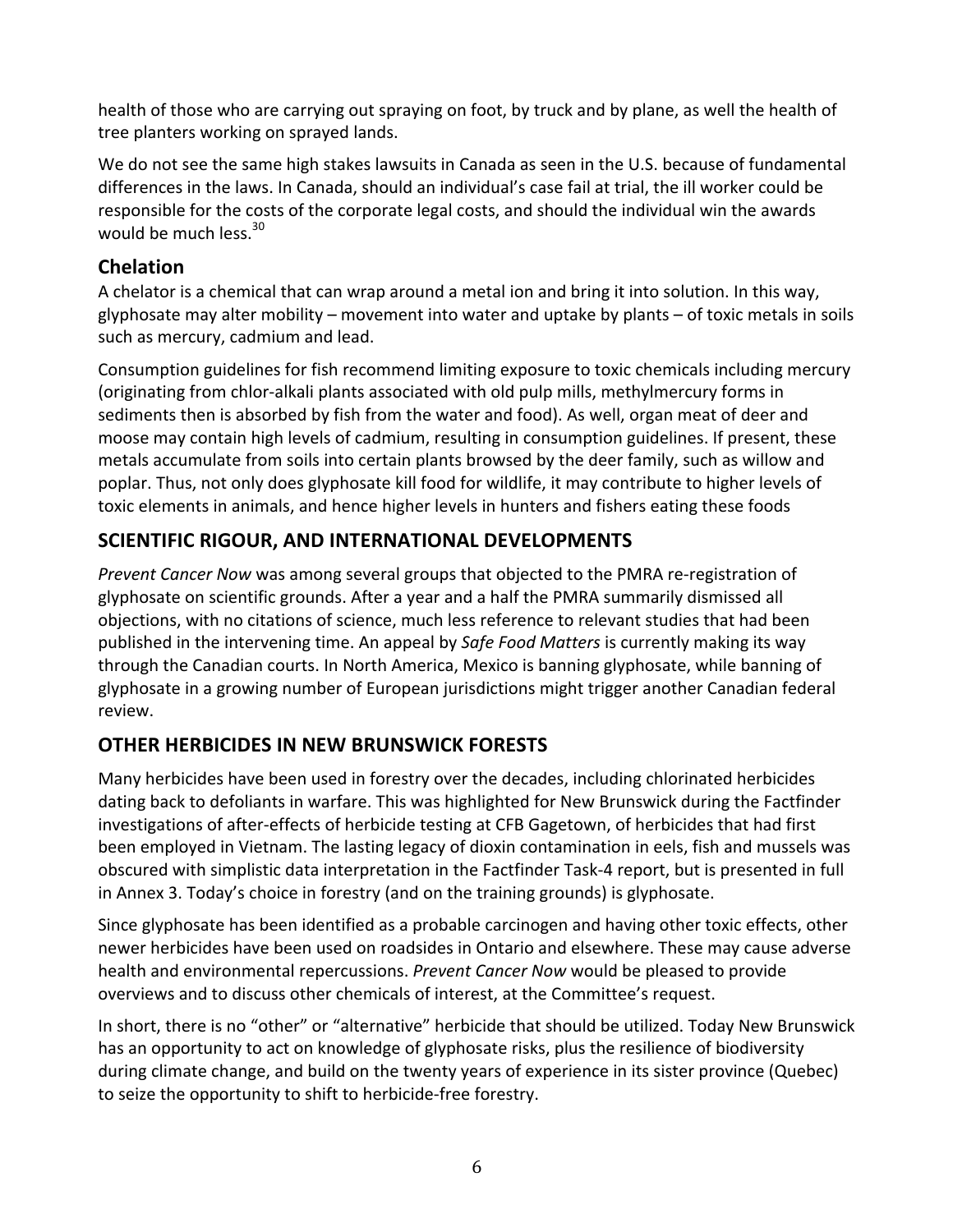#### **OTHER USE OF PESTICIDES**

#### *"Cosmetic" uses of pesticides for landscaping*

It is commendable that "cosmetic" pesticide use has been recognised as an important issue in New Brunswick. The government is encouraged to investigate the Ontario model, whereby pesticides are restricted to a list of permitted least-toxic solutions. This is much more practical than a list of banned products, as innovation may result in toxic look-alikes that may not be captured.

During formulation of Ontario's law, the golf course organizations argued successfully that they would use "Integrated Pest Management" (IPM) to minimize pesticide use and so the Ontario law requires annual reporting of pesticide use by golf courses. Prevent Cancer Now analysed this data reported by golf courses among the top 50, and found that although some courses used substantially lower quantities of pesticides than others (i.e., there was a lot of room for improvement by many courses), that the promises of implementation of IPM made no significant difference to pesticide use (see the Summary and Full Report).

In summary, we congratulate the Government of New Brunswick's timely re-examination of pesticide uses. Focusing on least-toxic solutions provides an opportunity to have positive impacts on human, ecological and financial health of the province. Today New Brunswick can act on knowledge of glyphosate risks, plus the resilience of biodiversity during climate change, and build on the twenty years of experience in its sister province to seize the opportunity to shift to herbicide-free forestry.

**In conclusion**, *Prevent Cancer Now* encourages the Committee to recommend herbicide-free forestry in New Brunswick. This will protect the health of workers and their offspring, and permit more biodiverse, resilient growth that will be more likely to thrive and support wildlife as climate change intensifies. Choice of least-toxic solutions for landscaping and agriculture are opportunities to protect health and the environment as well.

We have covered a great deal of information in this submission, briefly and at a high level. Our expertise reaches deeper and more broadly than we have shared here, so please do not hesitate to ask for clarifications.

Sincerely,

M. E. Jeag

Meg Sears PhD, Chair, Prevent Cancer Now email: meg@preventcancernow.ca

*Prevent Cancer Now is a volunteer civil society organization of scientists, medical practitioners,* other professionals and concerned citizens, working to stop cancer before it starts. We carry out public education, conduct scientific analyses, participate in public consultations, and partner with others to further science-based decisions and laws.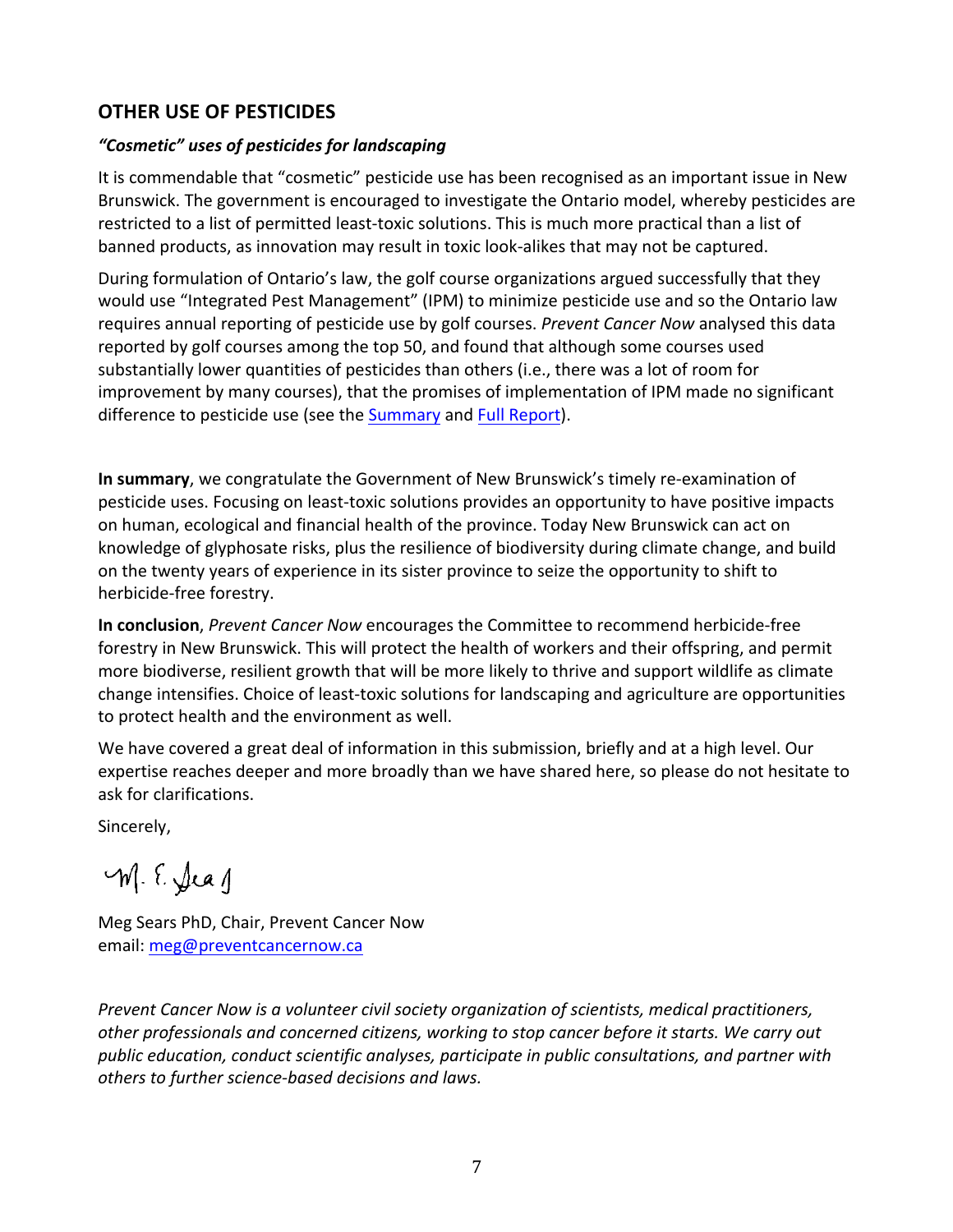#### **REFERENCES**

- 1. Lindsay B. "It blows my mind": How B.C. destroys a key natural wildfire defence every year. CBC News. 2018 [cited 2021 May 25]. Available from: https://www.cbc.ca/news/canada/britishcolumbia/it-blows-my-mind-how-b-c-destroys-a-key-natural-wildfire-defence-every-year-1.4907358
- 2. Rueda-Ruzafa L, Cruz F, Roman P, Cardona D. Gut microbiota and neurological effects of glyphosate. NeuroToxicology. 2019 Dec 1 [cited 2020 Feb 16];75:1-8. Available from: http://www.sciencedirect.com/science/article/pii/S0161813X19300816
- 3. Shehata AA, Schrödl W, Aldin AlaaA, Hafez HM, Krüger M. The Effect of Glyphosate on Potential Pathogens and Beneficial Members of Poultry Microbiota In Vitro. Curr Microbiol. 2013 Apr 1 [cited 2020 Feb 16];66(4):350–8. Available from: https://doi.org/10.1007/s00284-012-0277-2
- 4. Mesnage R, Teixeira M, Mandrioli D, Falcioni L, Ducarmon QR, Zwittink RD, et al. Shotgun metagenomics and metabolomics reveal glyphosate alters the gut microbiome of Sprague-Dawley rats by inhibiting the shikimate pathway. bioRxiv. 2019 Dec 11 [cited 2019 Dec 16];870105. Available from: https://www.biorxiv.org/content/10.1101/870105v1
- 5. Mao Q, Manservisi F, Panzacchi S, Mandrioli D, Menghetti I, Vornoli A, et al. The Ramazzini Institute 13-week pilot study on glyphosate and Roundup administered at human-equivalent dose to Sprague Dawley rats: effects on the microbiome. Environmental Health. 2018 May 29 [cited 2018 Jun 10];17:50. Available from: https://doi.org/10.1186/s12940-018-0394-x
- 6. Aitbali Y, Ba-M'hamed S, Elhidar N, Nafis A, Soraa N, Bennis M. Glyphosate based- herbicide exposure affects gut microbiota, anxiety and depression-like behaviors in mice. Neurotoxicology and Teratology. 2018 May 1 [cited 2018 Nov 16];67:44-9. Available from: http://www.sciencedirect.com/science/article/pii/S0892036218300254
- 7. Motta EVS, Raymann K, Moran NA. Glyphosate perturbs the gut microbiota of honey bees. PNAS. 2018 Sep 19 [cited 2018 Sep 24];201803880. Available from: http://www.pnas.org/content/early/2018/09/18/1803880115
- 8. Benchimol EI, Bernstein CN, Bitton A, Carroll MW, Singh H, Otley AR, et al. Trends in Epidemiology of Pediatric Inflammatory Bowel Disease in Canada: Distributed Network Analysis of Multiple Population-Based Provincial Health Administrative Databases. Am J Gastroenterol. 2017 Jul [cited 2017 Aug 6];112(7):1120-34. Available from: http://www.nature.com/ajg/journal/v112/n7/full/ajg201797a.html
- 9. Patel P, De P. Trends in colorectal cancer incidence and related lifestyle risk factors in 15-49-yearolds in Canada, 1969-2010. Cancer Epidemiology. 2016 Jun 1 [cited 2017 Dec 5];42(Supplement C):90-100. Available from: http://www.sciencedirect.com/science/article/pii/S1877782116300340
- 10. Brenner DR, Heer E, Sutherland RL, Ruan Y, Tinmouth J, Heitman SJ, et al. National Trends in Colorectal Cancer Incidence Among Older and Younger Adults in Canada. JAMA Netw Open. 2019 Jul 3 [cited 2019 Aug 1];2(7):e198090-e198090. Available from: http://jamanetwork.com/journals/jamanetworkopen/fullarticle/2740066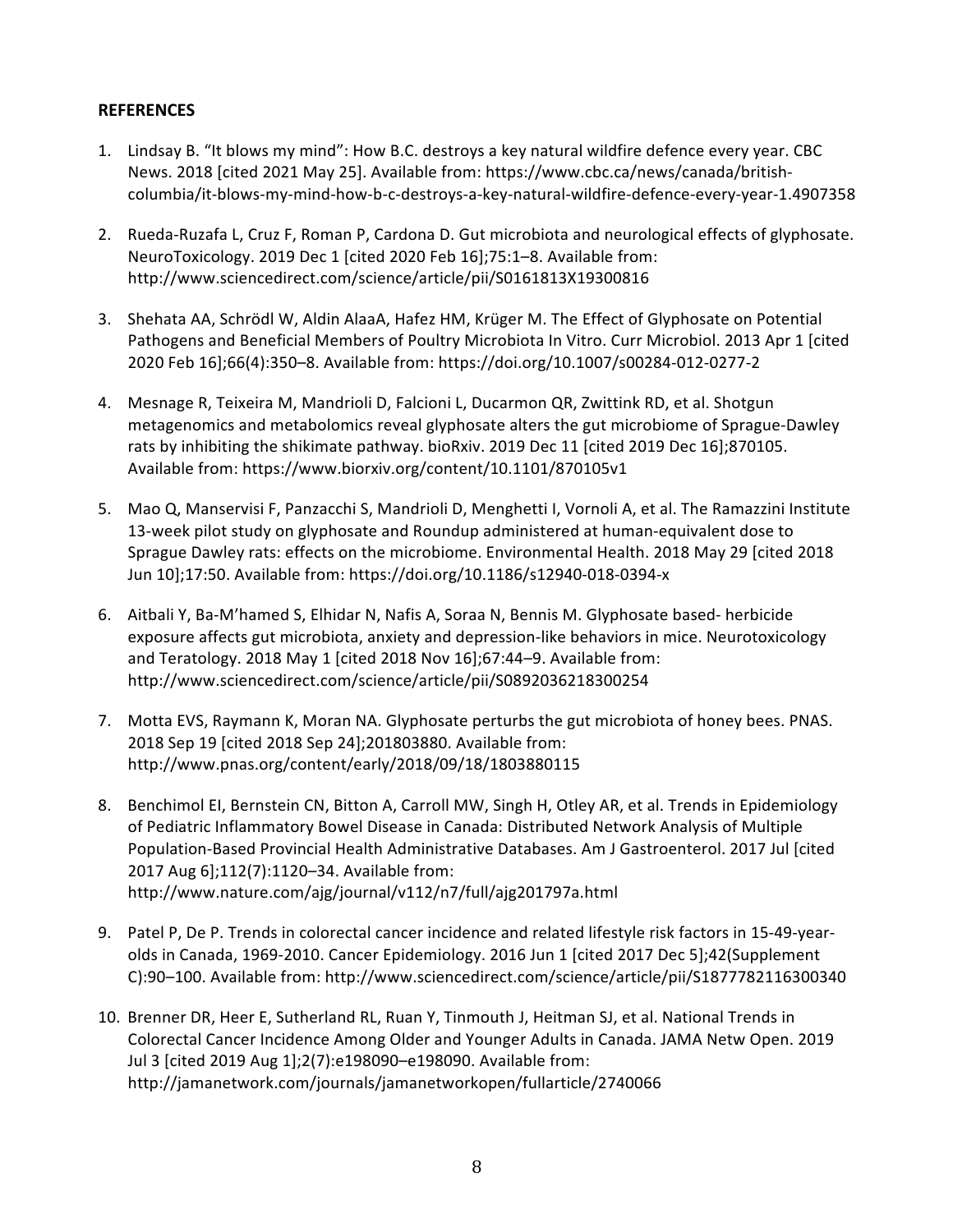- 11. Health Canada. Proposed Maximum Residue Limit PMRL2021-10, Glyphosate. 2021 [cited 2021 May 25]. Available from: https://www.canada.ca/en/health-canada/services/consumer-productsafety/pesticides-pest-management/public/consultations/proposed-maximum-residuelimit/2021/glyphosate/document.html
- 12. Levesque CA, Rahe JE, Eaves DM. Effects of glyphosate on Fusarium spp.: its influence on root colonization of weeds, propagule density in the soil, and crop emergence. Canadian journal of microbiology = Journal canadien de microbiologie.  $1987$  [cited 2019 Feb 6]; Available from: http://agris.fao.org/agris-search/search.do?recordID=US201302036160
- 13. Fernandez MR, Zentner RP, Basnyat P, Gehl D, Selles F, Huber D. Glyphosate associations with cereal diseases caused by Fusarium spp. in the Canadian Prairies. European Journal of Agronomy. 2009 Oct 1 [cited 2019 Jan 20];31(3):133-43. Available from: http://www.sciencedirect.com/science/article/pii/S1161030109000689
- 14. Arbuckle TE, Lin Z, Mery LS. An exploratory analysis of the effect of pesticide exposure on the risk of spontaneous abortion in an Ontario farm population. Environ Health Perspect. 2001 Aug [cited 2019 Jan 23];109(8):851-7. Available from: https://www.ncbi.nlm.nih.gov/pmc/articles/PMC1240415/
- 15. Ling C, Liew Z, von Ehrenstein OS, Heck JE, Park AS, Cui X, et al. Prenatal Exposure to Ambient Pesticides and Preterm Birth and Term Low Birthweight in Agricultural Regions of California. Toxics. 2018 Jul 21 [cited 2018 Nov 22];6(3). Available from: https://www.ncbi.nlm.nih.gov/pmc/articles/PMC6160921/
- 16. Parvez S, Gerona RR, Proctor C, Friesen M, Ashby JL, Reiter JL, et al. Glyphosate exposure in pregnancy and shortened gestational length: a prospective Indiana birth cohort study. Environ Health. 2018 Dec [cited 2020 Feb 15];17(1):23. Available from: https://ehjournal.biomedcentral.com/articles/10.1186/s12940-018-0367-0
- 17. Thongprakaisang S, Thiantanawat A, Rangkadilok N, Suriyo T, Satayavivad J. Glyphosate induces human breast cancer cells growth via estrogen receptors. Food and Chemical Toxicology. 2013 Sep 1 [cited 2018 Nov 5];59:129–36. Available from: http://www.sciencedirect.com/science/article/pii/S0278691513003633
- 18. Mesnage R, Phedonos A, Biserni M, Arno M, Balu S, Corton JC, et al. Evaluation of estrogen receptor alpha activation by glyphosate-based herbicide constituents. Food and Chemical Toxicology. 2017 Oct 1 [cited 2019 Sep 8];108:30-42. Available from: http://www.sciencedirect.com/science/article/pii/S0278691517303976
- 19. de Souza JS, Kizys MML, da Conceição RR, Glebocki G, Romano RM, Ortiga-Carvalho TM, et al. Perinatal exposure to glyphosate-based herbicide alters the thyrotrophic axis and causes thyroid hormone homeostasis imbalance in male rats. Toxicology. 2017 Feb 15 [cited 2019 Aug 18];377:25-37. Available from: http://www.sciencedirect.com/science/article/pii/S0300483X16302645
- 20. International Agency for Research on Cancer (IARC). Glyphosate. Monograph 112-10. World Health Organization; 2016. Report No.: 112–10. Available from: https://monographs.iarc.fr/wpcontent/uploads/2018/06/mono112-10.pdf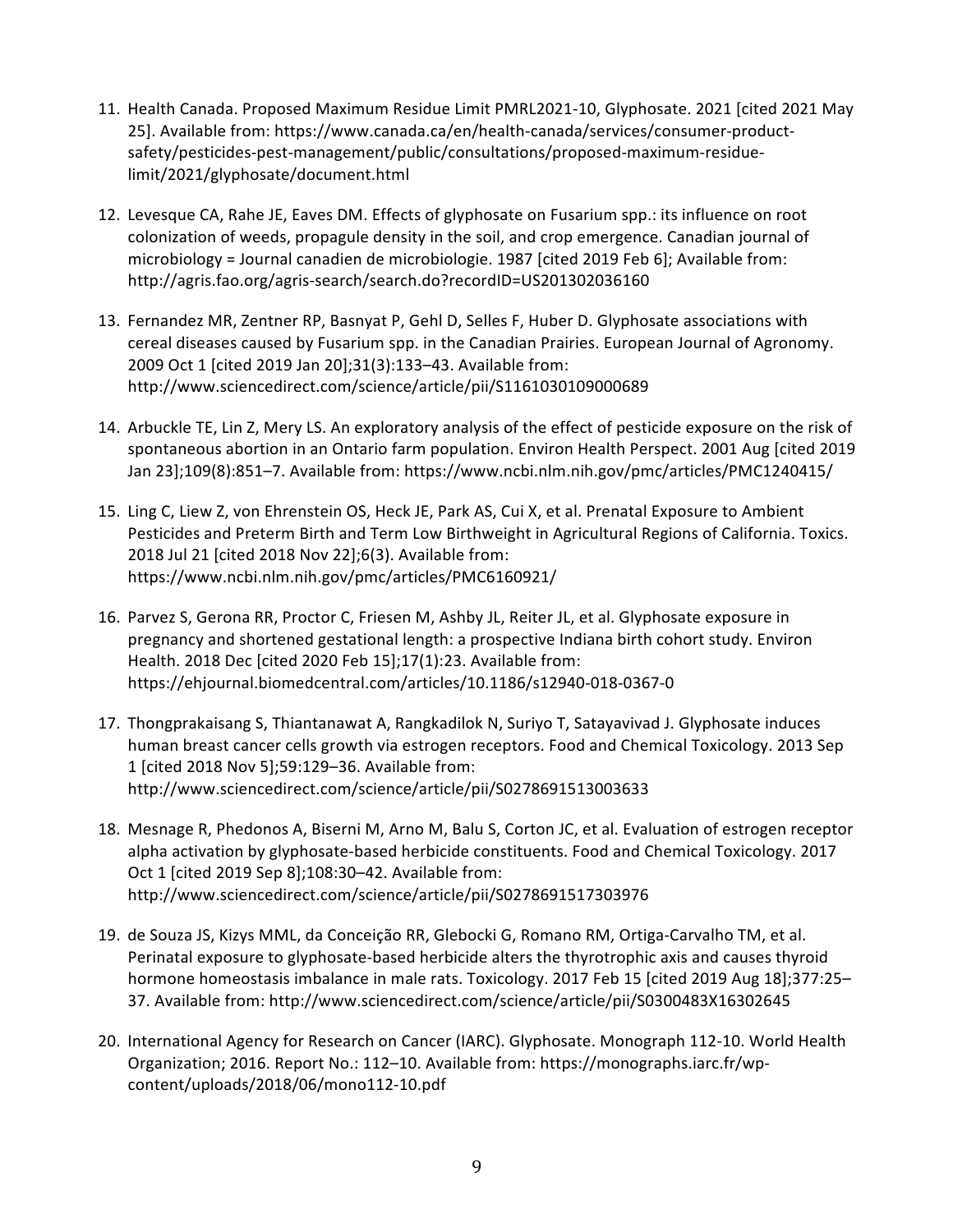- 21. Paz-y-Miño C, Sánchez ME, Arévalo M, Muñoz MJ, Witte T, De-la-Carrera GO, et al. Evaluation of DNA damage in an Ecuadorian population exposed to glyphosate. Genetics and Molecular Biology. 2007 Mar [cited 2017 Jul 26];30(2):456-60. Available from: http://www.scielo.br/scielo.php?script=sci\_abstract&pid=S1415- 47572007000300026&lng=en&nrm=iso&tlng=pt
- 22. Benbrook CM. How did the US EPA and IARC reach diametrically opposed conclusions on the genotoxicity of glyphosate-based herbicides? Environmental Sciences Europe. 2019 Jan 14 [cited 2019 Jun 8];31(1):2. Available from: https://doi.org/10.1186/s12302-018-0184-7
- 23. Portier CJ. A comprehensive analysis of the animal carcinogenicity data for glyphosate from chronic exposure rodent carcinogenicity studies. Environmental Health. 2020 Feb 12 [cited 2020 May 13];19(1):18. Available from: https://doi.org/10.1186/s12940-020-00574-1
- 24. Portier CJ, Armstrong BK, Baguley BC, Baur X, Belyaev I, Bellé R, et al. Differences in the carcinogenic evaluation of glyphosate between the International Agency for Research on Cancer (IARC) and the European Food Safety Authority (EFSA). J Epidemiol Community Health. 2016 Mar 3 [cited 2017 Feb 6];jech-2015-207005. Available from: http://jech.bmj.com/content/early/2016/03/03/jech-2015-207005
- 25. Baum Hedlund. Monsanto Papers | Declassified Secret Documents. Baum Hedlund Aristei & Goldman. 2021 [cited 2021 May 23]. Available from: https://www.baumhedlundlaw.com/toxic-tortlaw/monsanto-roundup-lawsuit/monsanto-secret-documents/
- 26. Pahwa M, Beane Freeman LE, Spinelli JJ, Blair A, McLaughlin JR, Zahm SH, et al. Glyphosate use and associations with non-Hodgkin lymphoma major histological sub-types: findings from the North American Pooled Project. Scandinavian Journal of Work, Environment & Health. 2019;45(6):600-9.
- 27. Agency for Toxic Substances and Disease Registry (ATSDR). Toxicological Profile for Glyphosate -Draft for Public Comment. 2019 Apr p. 257. Available from: https://www.atsdr.cdc.gov/toxprofiles/tp214.pd
- 28. Agency for Toxic Substances and Disease Registry (ATSDR). Toxicological Profile for Glyphosate. 2020 [cited 2021 Apr 29]. Available from: https://wwwn.cdc.gov/TSP/ToxProfiles/ToxProfiles.aspx?id=1488&tid=293
- 29. van Sempvoort D, Brown S, Graham G, Jiang Y, Spoelstra J. Glyphosate in shallow groundwater in Canada. In 2008. p. 1541-7. Available from: https://members.cgs.ca/documents/conference2008/GEO2008/pdfs/234.pdf
- 30. McRobert D. Law and Sustainability: The Canadian Case. Introduction to Sustainable Development, [Eds David VJBell, Yuk-kuen Annie Cheung]. 2008 Oct 6; Available from: https://www.researchgate.net/publication/282663187\_LAW\_AND\_SUSTAINABILITY\_THE\_CANADIA N\_CASE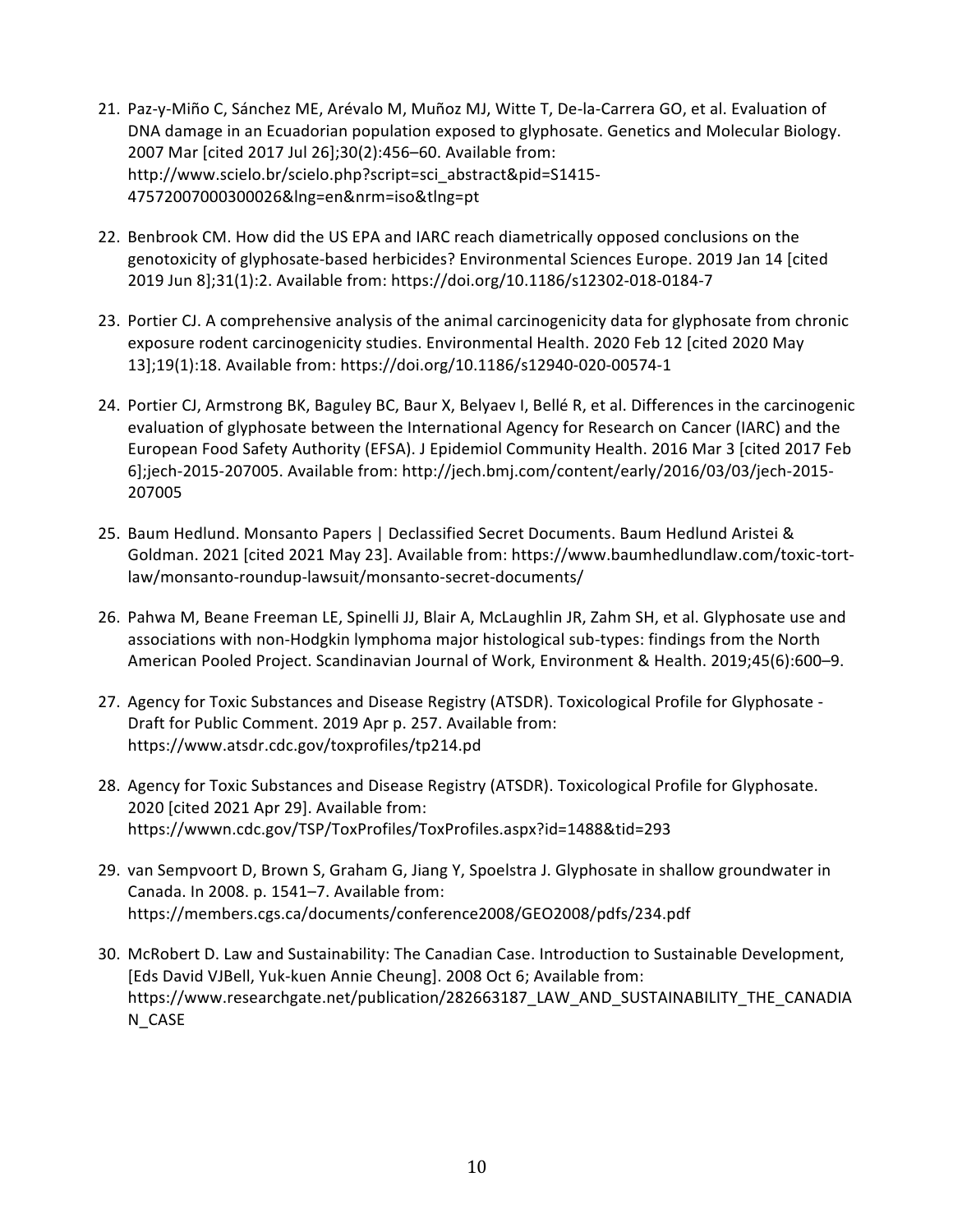

## Annex 1: Canadian Federal Pesticide Regulation: Why Other Levels of Government **Restrict Pesticides and Require Least-Toxic Approaches to Pest Control**

*Many Canadian jurisdictions restrict the use of pesticides, surpassing federal requirements. Reasons include human and environmental health.* This summary is to help you understand why.

Pesticides are products that destroy or control "pests."

Pests are defined as organisms that are "harmful, noxious or troublesome."

Pesticides include herbicides against plants, insecticides, fungicides, rodenticides, algaecides, etc. Disinfectants for surfaces and devices and that kill or disable contagions (bacteria, viruses) while "cleaning" air are also pesticides. Every pesticide must be registered for use, and users are legally obliged to follow specific, detailed instructions.

Health Canada's Pest Management Regulatory Agency (PMRA) regulates pesticides, under the Pest Control Products Act (PCPA).<sup>1</sup> The PMRA uses a two-step process of risk assessment, first identifying hazards and then assessing risk on the basis of exposure. Risk management amounts to controlling exposure by adjusting application rate, conditions and frequency, and protective measures (e.g., using protective equipment and restricting access to treated areas). Products are registered for sale and assigned a PCPA number if the pesticide poses "acceptable risks" according to the PMRA's scientific assessments.

Some risks, as well as instructions for use, risk mitigation, emergency instructions and other details are on pesticide labels, that may be found on the PMRA website.<sup>2</sup> Label instructions are legally enforceable, under the PCPA.

While the PMRA registers products for sale and use, provincial governments are responsible to qualify and licence applicators, and often further restrict or ban certain pesticides or uses to protect human and environmental health. In most provinces, municipal governments may impose further restrictions. Across jurisdictions "cosmetic" pesticides for turf and landscaping are limited to varying degrees, with the province of Ontario and City of Halifax requiring least-toxic approaches. Quebec restricts pesticide uses, including banning the use of herbicides in forestry.

# **Practical limitations of Canadian federal pesticide management – safest options not "approved"**

The PMRA only assesses pesticides for which it has data packages – information that is assembled by firms that anticipate financial gain from sales of the proposed product. There are many means to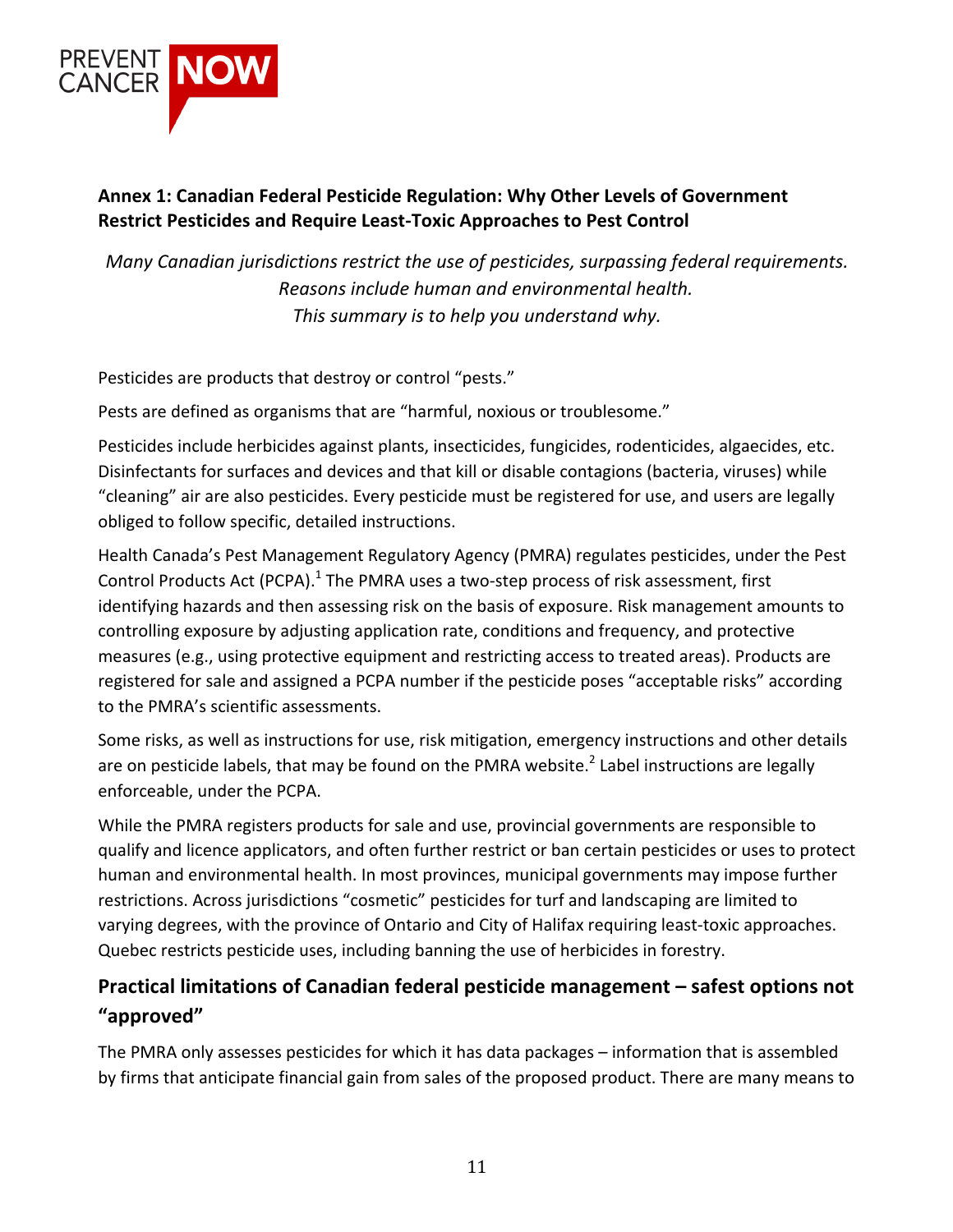control pests that pose lower risks, but these are not legally available or used widely if products are not assessed and there is no PCPA number.

# **Scientific limitations of Canadian federal pesticide regulation**

The PMRA and the health and medical community often reach opposite conclusions regarding pesticides and human health. Doctors, who urge precautionary minimization of pesticide exposures, rely upon the publicly available, real-life human epidemiological research rather than the confidential industry-produced animal test data that is relied upon by the PMRA. The PMRA conducts virtually no testing itself, and does not systematically assess the publicly available existing science.<sup>3,4</sup> Rather, it conducts a paper audit of data submitted by the pesticide manufacturers. The PMRA assessment of human health risk has many shortcomings:

1. High-dose animal testing in labs is of limited relevance for people. Testing determines the maximum dose that does not make an animal (usually a rodent such as a rat or mouse) seriously ill. Rodents are different from humans, in that they have enzymes that help to metabolize poisons. Humans do not have the same enzymes and, of course, tests are not conducted on humans. That would be unethical. Also, tests do not generally cover the animal's lifespan, and further generations. In humans, exposures that may cause no symptoms in the mother can cause life-long harm to her unborn child, and early life exposures can cause symptoms during puberty and in adulthood.

A female newborn's eggs are fully in place at birth, and exposures of her mother during pregnancy are known to affect the baby's future offspring (e.g., exposure to the now-banned insecticide DDT affects metabolism and obesity of grandchildren<sup>5</sup>). Such effects may be passed through generations due to changes in gene expression, called epigenetic effects.

When a substance causes cancer in animals, it is not considered a human carcinogen until there is evidence in people. This can take a generation or longer, and many contributors to cancer may never be convincingly proven in people because of limitations in the science of human epidemiology. Substances may work in concert to cause cancer,<sup>6</sup> or the signal of cancer from one substance may be obscured by other exposures.

- 2. Tests do not address low-dose or cumulative effects, as they build up with multiple **exposures and over time.** The regulatory system does not require, and in effect dissuades companies from doing low-dose, environmentally relevant testing, because any findings of adverse effects would preclude the product being registered. This highlights the need for independent research, and for this information to be considered in decisions. Some health effects occur at doses commonly encountered in the environment, including developmental harms, and effects that may predispose people to cancers as well as other major chronic diseases. One important mechanism by which this happens is endocrine disruption.<sup>7</sup>
- 3. No testing is done on endocrine disruption an important mechanism behind many **pesticides'** chronic toxicities.<sup>7</sup> Many pesticides have already been found to disrupt the endocrine or hormone systems.<sup>8</sup> Hormones orchestrate every step of development from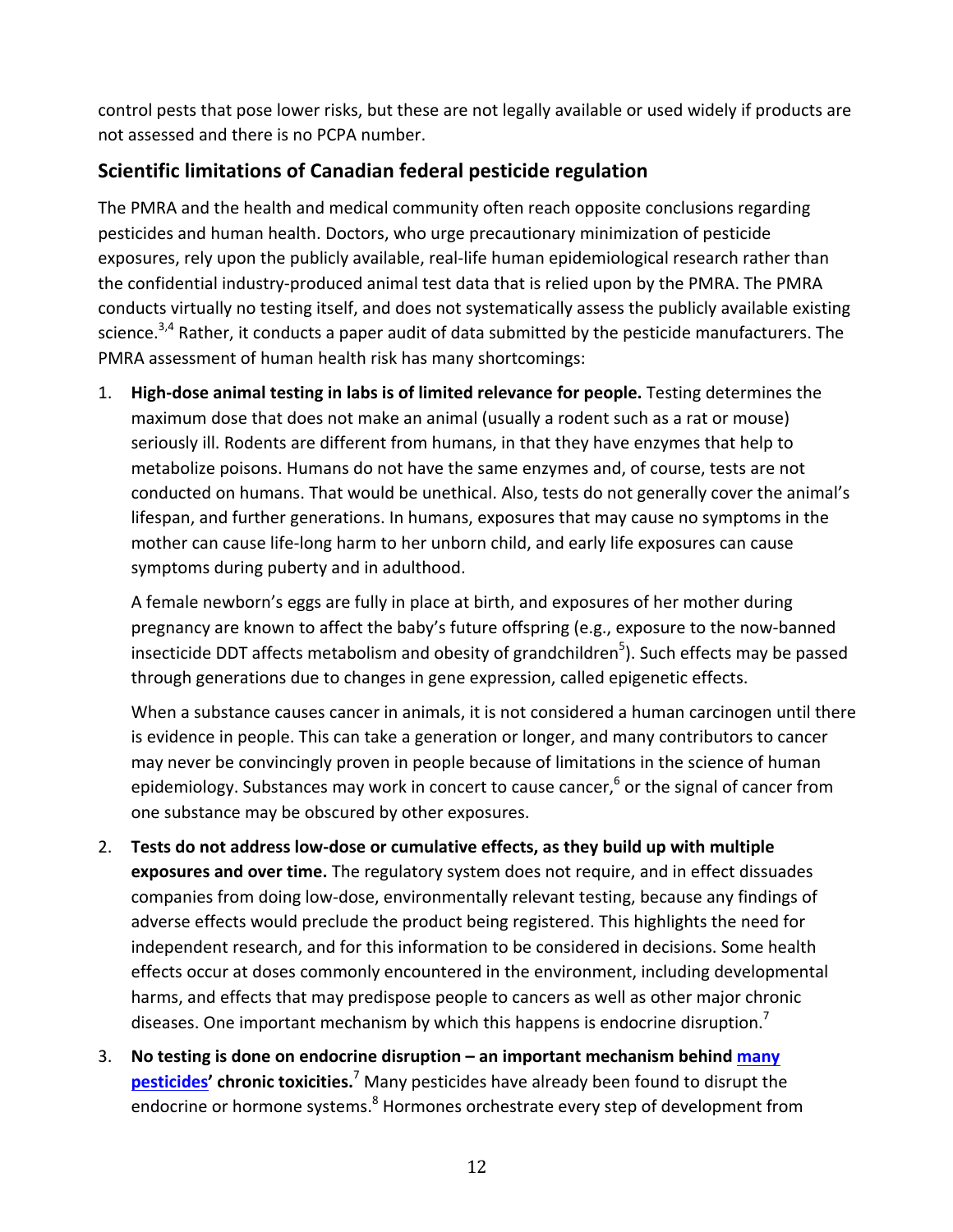gestation through the entire lifespan. Endocrine-disrupting chemicals act at extremely low concentrations in the body, and can have different, even opposite effects at higher doses.<sup>9</sup> Alterations of hormone levels during critical windows of development can cause permanent changes to children's lives, affecting their intelligence and behaviour, and making them more susceptible to infections, asthma, obesity, diabetes, reproductive failure, cardiovascular disease and cancers. One 2011 study reviewed endocrine effects of 91 pesticides.<sup>8</sup> A second study confirmed previously known androgen (male hormone) effects of some pesticides.<sup>10</sup> and that among previously untested pesticides nine were anti-androgenic and seven were androgenic. The US Environmental Protection Agency and the European Union are screening pesticides for effects related to actions of estrogen, androgen, thyroid and other hormones. A 2012 review of 845 scientific papers showed evidence that endocrine-disrupting chemicals have adverse health impacts at very low doses in animals and humans.<sup>11</sup> The Endocrine Society – a global group of medical science professionals  $12$  – published in 2015 a 150-page updated research review and statement calling for scientific and regulatory attention to endocrinedisrupting chemicals.<sup>9</sup> In 2020, scientists called for a body comparable to the International Agency for Research on Cancer to assess EDCs.<sup>13</sup>

- 4. Only active ingredients are tested not the products on the shelf. Products can contain more than one pesticide ingredient. As well, additives, "adjuvants" or "formulants" are used in pesticide products to improve spreading and absorption of the product, and to slow metabolism of the active ingredient (i.e., prolong its effect). Additives can do the same when pesticides contact humans. A 2014 study found that 8 of 9 common commercial products tested were hundreds of times more toxic to human cells than just the pure pesticide active ingredient without formulants. $14$
- 5. **Pesticides are not tested in combination.** While we know that chemicals can act very differently in combination, single pesticides (and often only one active ingredient of pesticides) are assessed in isolation. Greater toxicity when mixed with additives to improve effectiveness, or multiple pesticides in combination (as on a golf course), are not assessed.
- 6. **Pesticide registration is based on all directions being followed.** Even if people make the effort to access the label fine print, instructions are extremely difficult to follow. For example: "avoid inhaling"; "avoid contact with the skin or eyes"; and "apply only when there are no children, pregnant women, elderly persons, pets or animals present."
- 7. The PMRA does not take into account much of the scientific, medical literature. Methods and standards are developed for systematic review in environmental health (e.g., by the US National Toxicology Program<sup>4,15</sup>). Real-life study of the effects of pesticides is difficult, and the PMRA dismisses this information as showing only correlation and not at the level of causation requiring protective action. The PMRA is of the opinion that it is virtually impossible to *prove* that chronic pesticide exposures cause harm to humans, leaving the federal regulator relying upon industry-supplied high-dose animal testing. As reported in 2017 in the prestigious journal *Science*, ignoring the majority of the science is the status quo among regulators.<sup>16</sup>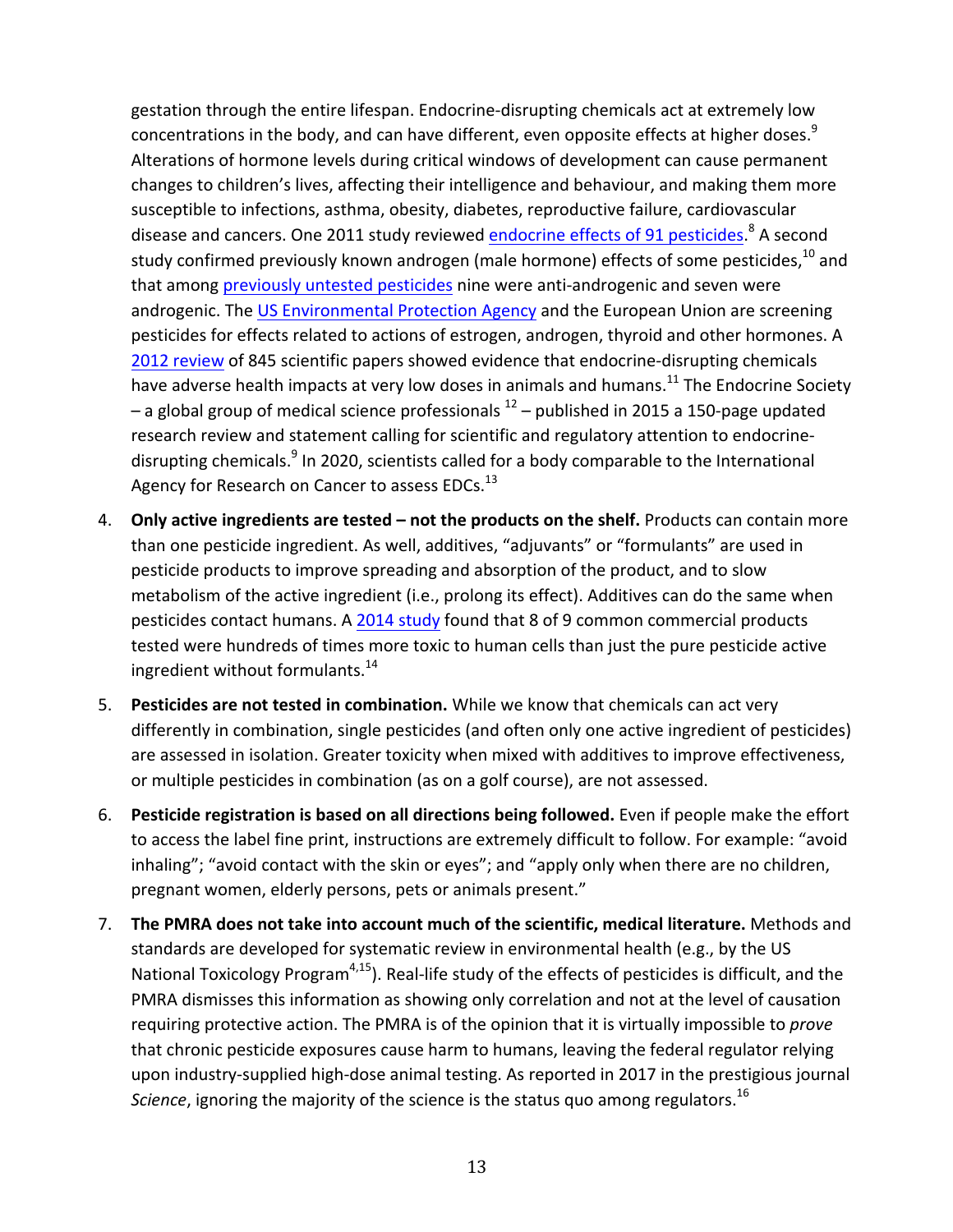8. **Precautionary Principle is not up front.** Health Canada and industry groups point out that the Precautionary Principle is incorporated in the *Pest Control Products Act*. In fact, this is quite limited because precautionary approaches are only incorporated late in the process, during risk management, such as determinations of permissible exposures (noted below, an additional margin introduced in 2002, to protect the most vulnerable, is rarely if ever being implemented). Application of the Precautionary Principle to the first step – hazard identification – could potentially push the process towards least-toxic choices. On the other hand, industry representatives have been known to turn this approach upside-down, advocating precaution against rushing to remove "tools from the toolbox" before being 100% certain that any pesticides are causing substantial harm. The Precautionary Principle is operationalized with the Substitution Principle;<sup>17,18</sup> i.e., informed substitution with a least-toxic option. Such options (e.g., dish soap against insects) may not be as profitable, but with no data package a product cannot be registered, or sold or used commercially.

## **Federal audits of Health Canada's pesticide management**

The Federal Commissioner of the Environment and Sustainability in the 2015 audit of pest control products found glaring deficiencies and concerns regarding pesticide registration.<sup>19</sup> Some concerns are as follows:

- The PMRA had made little progress since the 2008 audit to limit the duration of some conditional registrations (when pesticide sales are permitted pending further information to complete the assessment). Eight of nine products that had been registered conditionally for a decade or more were neonicotinoids, a class of neurotoxic insecticides that have been linked to Bee Colony Collapse Disorder and the death of other pollinators and aquatic species.
- Under conditional registrations the PMRA permits use of the pesticide without having received and assessed the risk and value assessments to determine the impacts on human health and the environment. At the time, 80 out of 7,000 pesticide products were conditionally registered. None of the industry studies are available to the public until the pesticide is fully registered, and even then an individual must personally visit offices in Ottawa and record relevant information with pen and paper. Many of these conditional registrations have been finalized since.
- The PMRA has never exercised its authority to cancel a conditional registration when a registrant has failed to satisfy conditions of registration, within a five-year period.
- Re-evaluations of older pesticides are behind schedule.
- Cumulative health impacts have not been addressed when required in the re-evaluations of pesticides.
- It took the filing of a lawsuit before the PMRA began to consider whether special reviews were deemed necessary for pesticides banned since 2013 in OECD countries.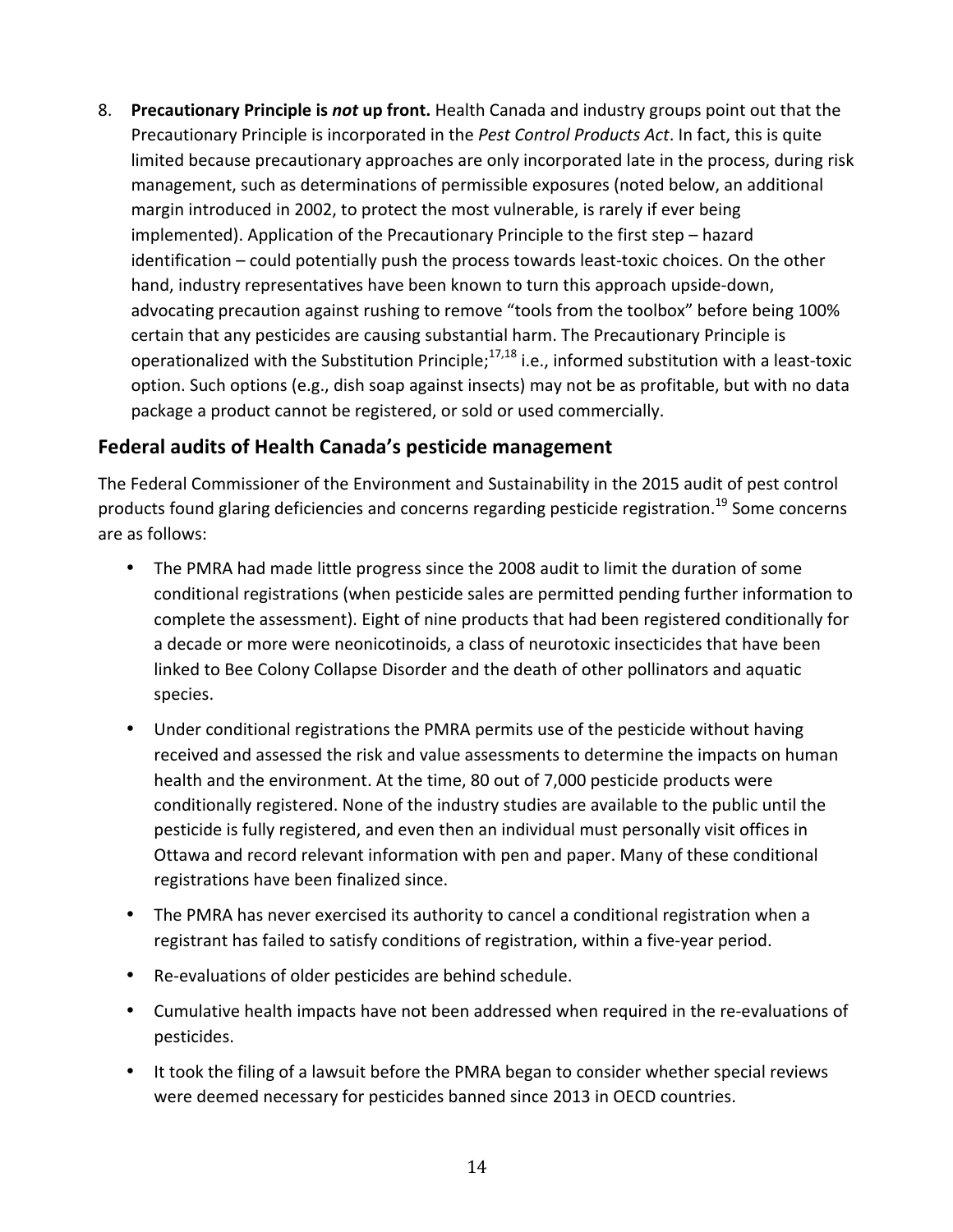- PMRA has not promptly cancelled the registrations of some pesticides when risks were deemed unacceptable. In one case it took 11 years to cancel the registration of a pesticide after it was determined the risks posed to human health were unacceptable.
- Lengthy phase-out periods have been allowed to occur despite the risks posed to human health of continued use.
- An additional "uncertainty factor" to protect the most vulnerable individuals, introduced to the Pest Control Products Act in 2002, is very rarely incorporated in assessments.

For more information, please contact Prevent Cancer Now. Info@PreventCancerNow.ca

#### **References**

- 1. Legislative Services Branch. Consolidated federal laws of Canada, Pest Control Products Act [Internet]. 2016 [cited 2017 Feb 9]. Available from: http://laws-lois.justice.gc.ca/eng/acts/P-9.01/
- 2. Pesticide Label Search Health Canada [Internet]. [cited 2019 Aug 16]. Available from: http://pr-rp.hcsc.gc.ca/ls-re/index-eng.php
- 3. Sears M, Walker CR, van der Jagt RH, Claman P. Pesticide assessment: Protecting public health on the home turf. Paediatr Child Health [Internet]. 2006 Apr [cited 2017 Feb 6];11(4):229-34. Available from: http://www.ncbi.nlm.nih.gov/pmc/articles/PMC2528613/
- 4. Whaley P, Halsall C, Ågerstrand M, Aiassa E, Benford D, Bilotta G, et al. Implementing systematic review techniques in chemical risk assessment: Challenges, opportunities and recommendations. Environment International [Internet]. 2016 Jul [cited 2016 Sep 28];92-93:556-64. Available from: http://www.sciencedirect.com/science/article/pii/S0160412015300866
- 5. Cirillo PM, Merrill MAL, Krigbaum NY, Cohn BA. Grandmaternal Perinatal Serum DDT in Relation to Granddaughter Early Menarche and Adult Obesity: Three Generations in the Child Health and Development Studies Cohort. Cancer Epidemiol Biomarkers Prev [Internet]. 2021 Apr 14 [cited 2021 Apr 15]; Available from: https://cebp.aacriournals.org/content/early/2021/04/13/1055-9965.EPI-20-1456
- 6. Goodson WH, Lowe L, Gilbertson M, Carpenter DO. Testing the low dose mixtures hypothesis from the Halifax project. Reviews on Environmental Health [Internet]. 2020 Aug 24 [cited 2020 Sep 7];1(ahead-ofprint). Available from: http://www.degruyter.com/view/journals/reveh/ahead-of-print/article-10.1515reveh-2020-0033/article-10.1515-reveh-2020-0033.xml
- 7. Mnif W, Hassine AIH, Bouaziz A, Bartegi A, Thomas O, Roig B. Effect of Endocrine Disruptor Pesticides: A Review. Int J Environ Res Public Health [Internet]. 2011 Jun [cited 2017 Apr 4];8(6):2265-303. Available from: http://www.ncbi.nlm.nih.gov/pmc/articles/PMC3138025/
- 8. Mnif W, Hassine AIH, Bouaziz A, Bartegi A, Thomas O, Roig B. Effect of Endocrine Disruptor Pesticides: A Review. Int J Environ Res Public Health. 2011 Jun;8(6):2265-303.
- 9. Gore AC, Chappell VA, Fenton SE, Flaws JA, Nadal A, Prins GS, et al. EDC-2: The Endocrine Society's Second Scientific Statement on Endocrine-Disrupting Chemicals. Endocrine Reviews. 2015 Dec;36(6):E1-150.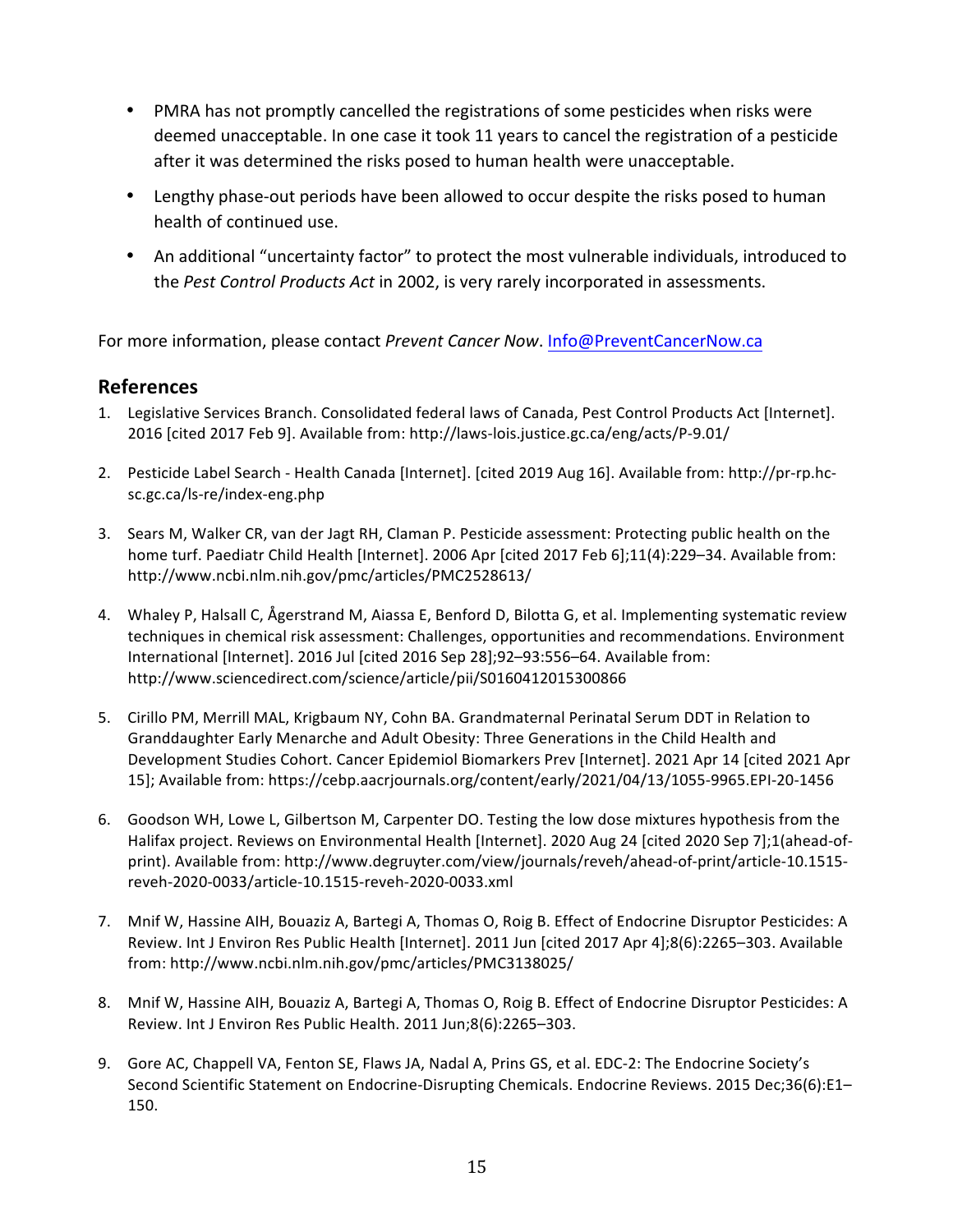- 10. Orton F, Rosivatz E, Scholze M, Kortenkamp A. Widely Used Pesticides with Previously Unknown Endocrine Activity Revealed as in Vitro Antiandrogens. Environ Health Perspect [Internet]. 2011 Jun [cited 2017 Feb 9];119(6):794-800. Available from: http://www.ncbi.nlm.nih.gov/pmc/articles/PMC3114813/
- 11. Vandenberg LN, Colborn T, Hayes TB, Heindel JJ, Jacobs DR, Lee D-H, et al. Hormones and Endocrine-Disrupting Chemicals: Low-Dose Effects and Nonmonotonic Dose Responses. Endocr Rev [Internet]. 2012 Jun [cited 2016 Nov 13];33(3):378-455. Available from: http://www.ncbi.nlm.nih.gov/pmc/articles/PMC3365860/
- 12. Endocrine Society. Current Scientific Statements [Internet]. 2015 [cited 2017 Feb 10]. Available from: https://www.endocrine.org/endocrine-press/scientific-statements
- 13. Kassotis CD, Vandenberg LN, Demeneix BA, Porta M, Slama R, Trasande L. Endocrine-disrupting chemicals: economic, regulatory, and policy implications. The Lancet Diabetes & Endocrinology [Internet]. 2020 Aug 1 [cited 2020 Oct 19];8(8):719-30. Available from: http://www.sciencedirect.com/science/article/pii/S2213858720301285
- 14. Mesnage R, Defarge N, Vend&#xf4 S de, Mois J, I, S&#xe9, et al. Major Pesticides Are More Toxic to Human Cells Than Their Declared Active Principles. BioMed Research International [Internet]. 2014 Feb 26 [cited 2017 Feb 9];2014:e179691. Available from: https://www.hindawi.com/journals/bmri/2014/179691/abs/
- 15. Rooney AA, Boyles AL, Wolfe MS, Bucher JR, Thayer KA. Systematic Review and Evidence Integration for Literature-Based Environmental Health Science Assessments. Environ Health Perspect [Internet]. 2014 Jul [cited 2016 Sep 28];122(7):711–8. Available from: http://www.ncbi.nlm.nih.gov/pmc/articles/PMC4080517/
- 16. Cornwall W. Rules of evidence. Science [Internet]. 2017 Feb 10 [cited 2017 Feb 10];355(6325):564–7. Available from: http://science.sciencemag.org/content/355/6325/564
- 17. KEMI The Swedish Chemicals Agency. The Substitution Principle [Internet]. 2007. Available from: http://www3.kemi.se/Documents/Publikationer/Trycksaker/Rapporter/Report8\_07\_The\_Substitution\_P rinciple.pdf
- 18. Hansson SO, Molander L, Rudén C. The substitution principle. Regulatory Toxicology and Pharmacology [Internet]. 2011 Apr 1 [cited 2017 Sep 23];59(3):454-60. Available from: http://www.sciencedirect.com/science/article/pii/S0273230011000237
- 19. Office of the Auditor General of Canada Government of Canada. Report 1—Pesticide Safety [Internet]. 2016 [cited 2016 Nov 24]. Available from: http://www.oagbvg.gc.ca/internet/English/parl\_cesd\_201601\_01\_e\_41015.html

April 2021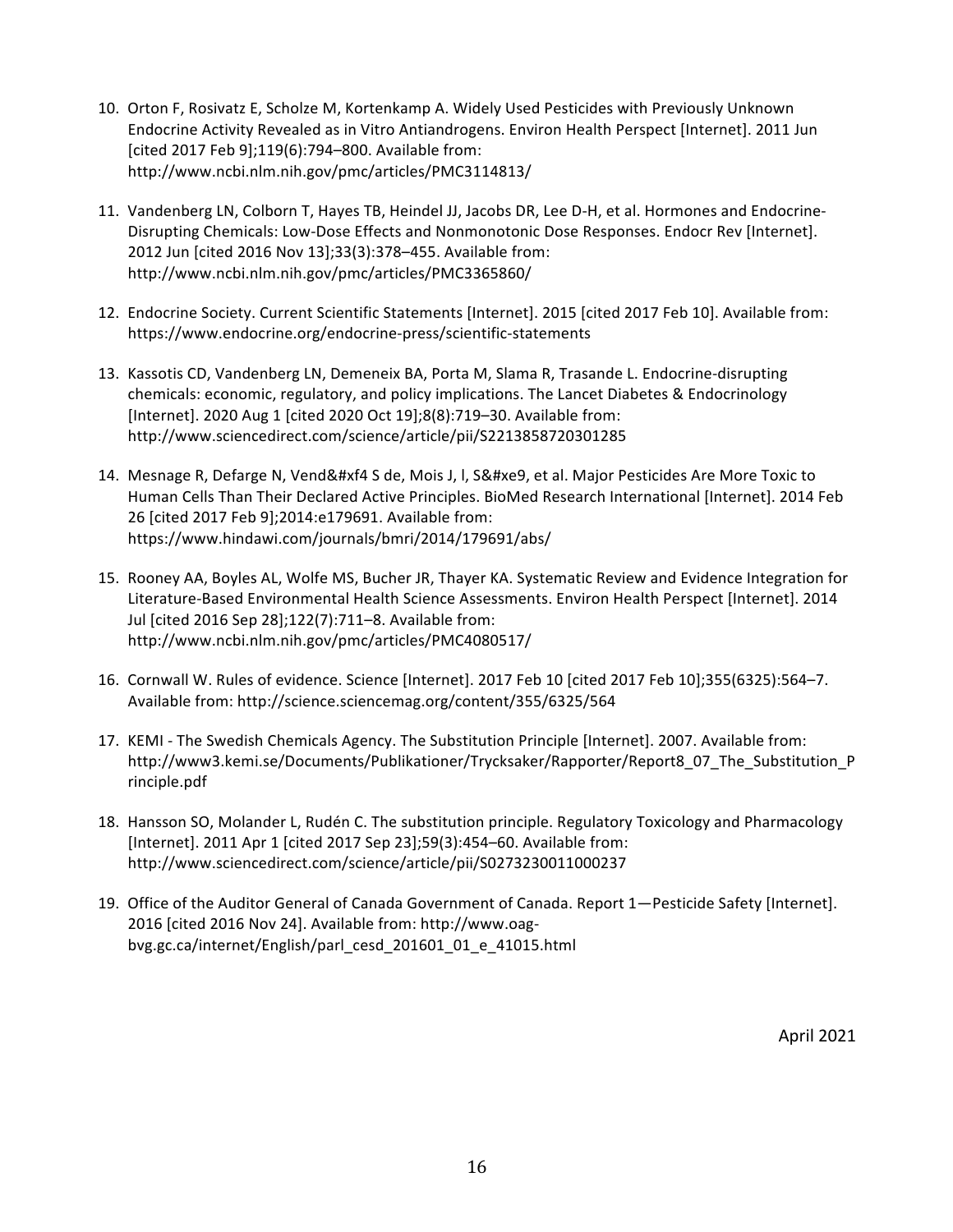#### Annex 2: Contamination of fish and eels in the vicinity of CFB Gagetown with dioxins and furans from historical herbicide spraying (Task 4 Factfinders report, Aug. 2007).

During the 2000s, it came to public attention that the Americans had tested some of the herbicides used during the Vietnam War (e.g., Agent Orange, Agent White, Agent Purple), in northern forests at CFB Gagetown. Many similar herbicides were also used to eliminate foliage from training grounds. Concerns regarding cancers in past trainees at CFB Gagetown possibly being related to dioxins from herbicides led to a "Factfinders" initiative sponsored by the Government of Canada. A common comment during this exercise was that the investigators were looking in water and sand, but not where dioxins would accumulate – particular in fatty tissues. When all else was finished, a report emerged that partially addressed bioaccumulation of chlorinated dioxins, with examination of dioxin contamination in eels, fish and mussels upstream, within and downstream of the training grounds.

Pollutants that accumulate in fatty tissues are usually reported on the basis of the fat content of the sample (e.g., nanograms of tetra-chlorinated dioxin/furan equivalents per gram of lipid), but strangely these results were reported per gram wet weight. Moreover, some samples (but not all) had been skinned, which would have removed the dioxins in the subcutaneous fat. Data from this report is summarized in the table below. The results varied widely, and there was no obvious difference among locations, in the raw data. Fortunately the lipid content of samples were reported separately in the report. When the results were normalized according to the total lipids in the sample, greater dioxin/furan contamination was most evident in Swan Lake Creek, which was heavily impacted by spraying.

| <b>Sampling Location</b> | <b>Species</b><br>$(n=10$ for each)      | Avg. 2005<br><b>PCDD/F TEQ</b><br>(pg/gww) | Range<br>(pg/gww) | Lipid $(\%)$ | Avg.<br>Weight (g) | Avg. TEQ / lipid<br>(pg/g lipid) |
|--------------------------|------------------------------------------|--------------------------------------------|-------------------|--------------|--------------------|----------------------------------|
| <b>Brizley Stream</b>    | American Eel                             | 0.213                                      | $0.107 - 0.276$   | 10.6         | 113                | 2.01                             |
|                          | White Sucker                             | 0.23                                       | $0.218 - 0.272$   | 1            | 104                | 23                               |
| <b>Nerepis River</b>     | American Eel                             | 0.164                                      | $0.038 - 0.376$   | 15.3         | 90                 | 1.07                             |
|                          | <b>Brook Trout</b><br>Eastern Pearlshell | 0.143                                      | $0.132 - 0.191$   | 2.3          | 140                | 6.22                             |
|                          | <b>Mussels</b>                           | 0.098                                      | $0.058 - 0.184$   | 0.7          |                    | 14                               |
| <b>Swan Lake Creek</b>   | American Eel                             | 1.703                                      | $0.222 - 6.198$   | 5.8          | 418                | 29.4                             |
|                          | Chain Pickerel                           | 0.154                                      | $0.074 - 0.304$   | 0.4          | 824                | 38.5                             |
|                          | Eastern Elliptio                         |                                            |                   |              |                    |                                  |
|                          | <b>Mussels</b>                           | 0.386                                      | $0.203 - 0.641$   | $\mathbf{1}$ |                    | 38.6                             |

#### Dioxins and furans in fish and eel samples upstream and downstream (Swan Lake Creek) of CFB Gagetown. Sample lipid concentrations were provided in Appendix of Factfinder report.

 $TCDD/F = 2,3,7,8$ -tetrachlorodibenzo-p-dioxin or furan (the forms of dioxin and furan that are most potent in the mode of toxicity (binding to the aryl hydrocarbon receptor); TEQ = total equivalents of TCDD/F, normalized to equivalent quantity of the 2,3,7,8-tetrachloro isomer (version). Strength of binding to the aryl hydrocarbon receptor (an early surrogate for toxicity of dioxins and furans) is used to calculate the combined toxicity of dioxins and furans. According to this measure, the tetra- isomer is most toxic.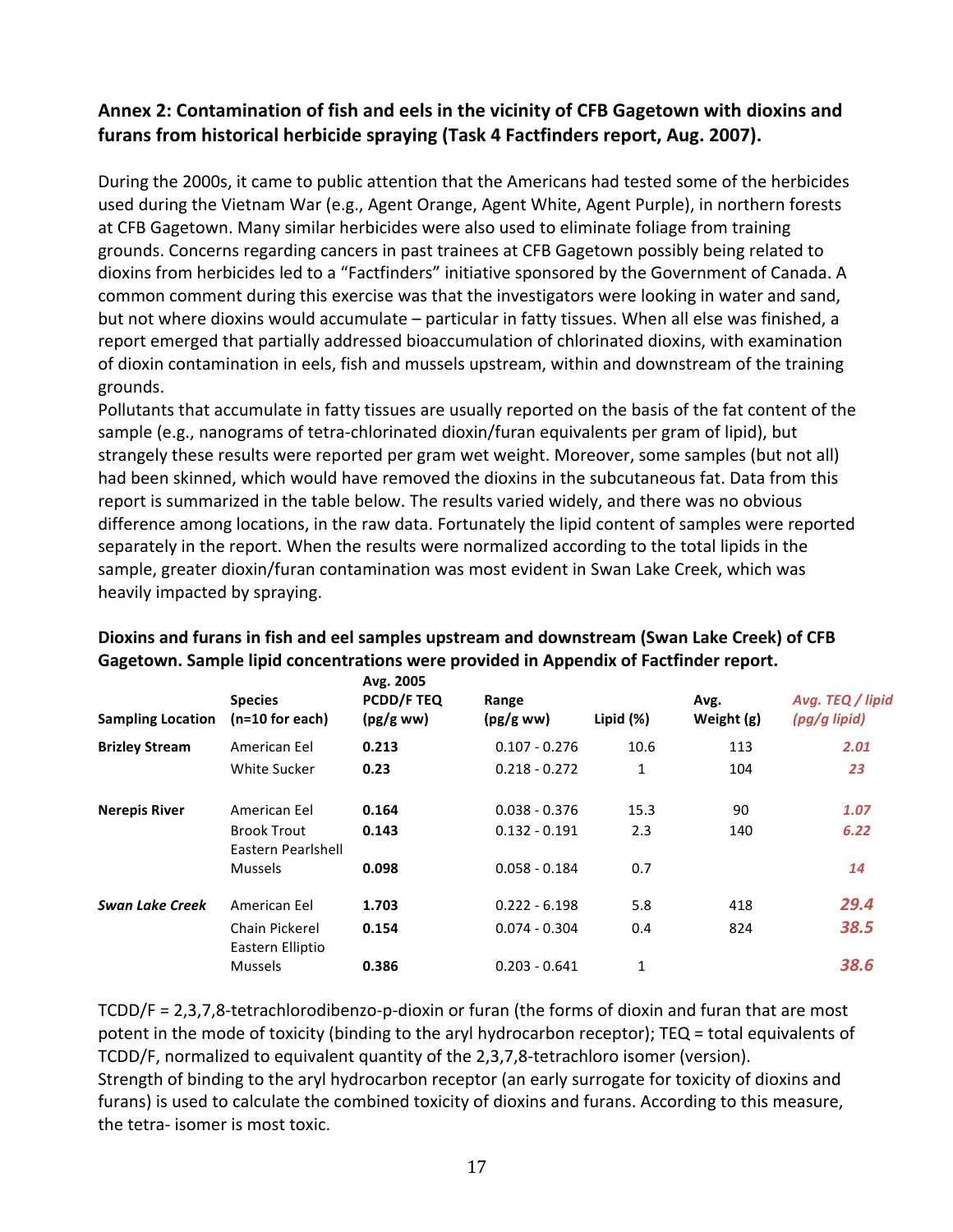## Annex 3: Non-Hodgkin's Lymphoma (nHL) data altered in final Agency for Toxic **Substances and Disease Registry (ATSDR) Toxicological Profile for Glyphosate (nevertheless, strong consensus of carcinogenicity among independent scientists)**

The U.S. ATSDR, within the U.S. Centers for Disease Control and Prevention (CDC), has a mandate to assess the science about toxic exposures. It is independent from the regulatory function of the U.S. Environmental Protection Agency. Comprehensive reviews of health effects of toxic exposures are published as "Toxicological Profiles." These are subject to peer and public review and are considered by academics and governments to be among the world's authoritative, exhaustive reviews of important substances. An indication of data being altered to the benefit of industry is of great concern. This contributes to "generation of doubt" and statements dismissing the potential for adverse health effects including cancer because the results are not consistent.

The type of cancer for which scientific evidence is most abundant and strongest, and regarding which litigation in the U.S. is resulting in large awards and now billions of dollars in class settlements, is a somewhat common malignancy - non-Hodgkin's lymphoma (nHL). The following two pages are reproductions of the summary graphs (called "Forest plots") of risks of nHL in pesticides applicators, from the 2019 draft<sup>1</sup> for review, and 2020 final<sup>2</sup> versions of the Toxicological Profile for Glyphosate.

On the Forest plots, dots represent the summary risk of nHL in various groups according to their exposure to glyphosate based herbicides (GBHs) (heightened risks are greater than 1.0) and bars are 95 percent confidence ranges. This is the degree of certainty commonly considered to be "statistically significant."

The final version added some recent overview analyses (meta-analyses) including a strong Canadian study by national experts in occupational health, that found evidence that glyphosate causes nHL (Pahwa et al.,  $2019$ ).<sup>3</sup>

In these meticulous analyses, however, it is very concerning that in the final 2020 Toxicological Profile, the study by Chang et al. that was correctly noted in the draft was altered to depict incorrectly that the study did not find statistically significant evidence that glyphosate causes non-Hodgkin lymphoma. The 2020 image is also of noticeably poorer graphical quality (lower resolution).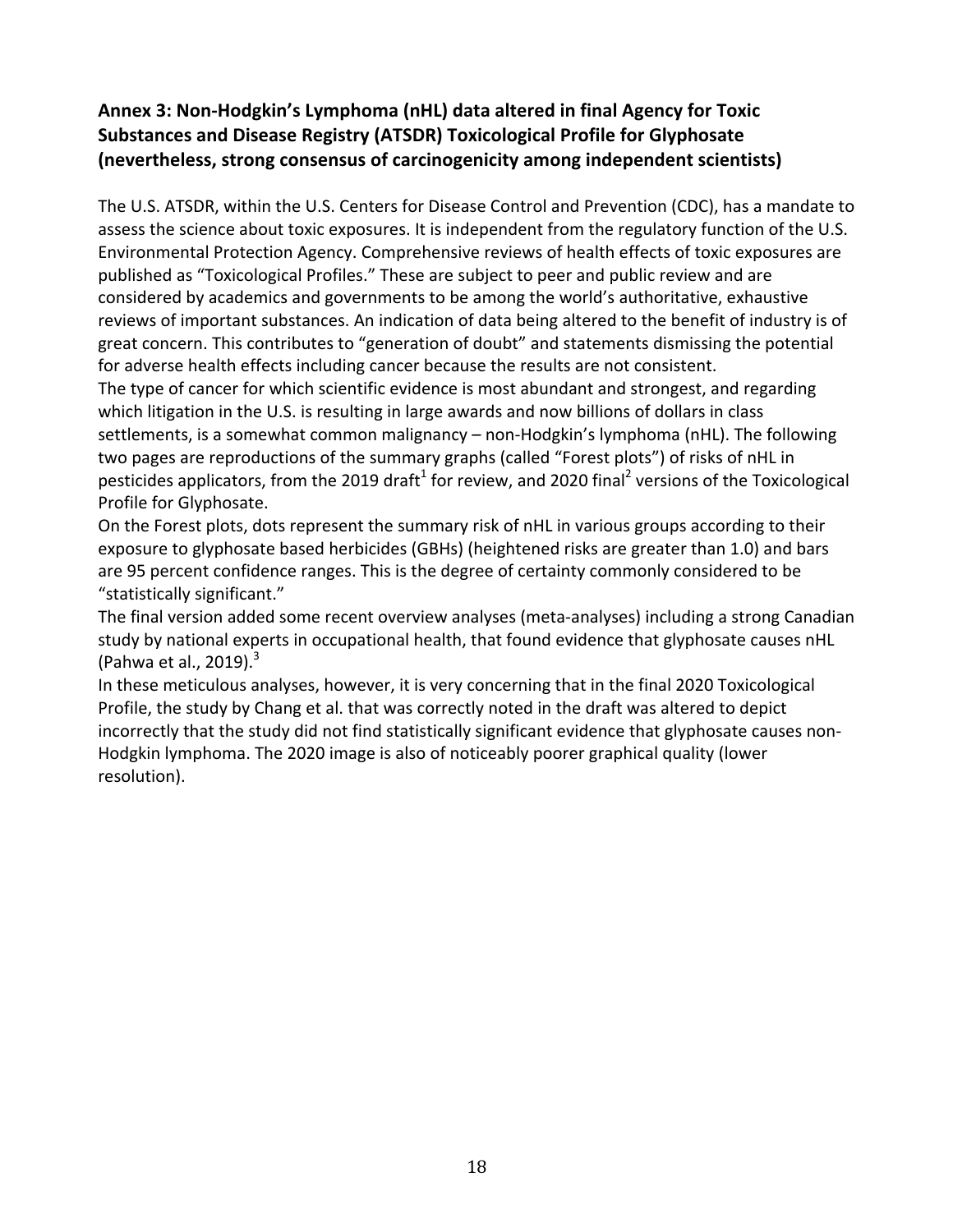#### Agency for Toxic Substances and Disease Registry (ATSDR) Toxicological Profile for Glyphosate **Draft for Public Comment April 2019**

| Reference<br>Study type                                         | Exposure<br>Analysis     |                          |                                   |                       |                              |                   |
|-----------------------------------------------------------------|--------------------------|--------------------------|-----------------------------------|-----------------------|------------------------------|-------------------|
| Andreotti et al. 2017<br>Prospective cohort                     | IWLD Q4, aRR             | $\overline{\phantom{a}}$ |                                   |                       |                              |                   |
| De Roos et al. 2005a<br>Prospective cohort                      | Ever use, aRR            |                          |                                   |                       |                              |                   |
|                                                                 | CED T3e, aRR             |                          |                                   |                       |                              |                   |
|                                                                 | IWEDf T3, aRR            |                          |                                   |                       |                              |                   |
| De Roos et al. 2003<br>Pooled case/control                      | Ever use, aOR*           |                          |                                   |                       |                              |                   |
|                                                                 | Ever use, aOR**          |                          |                                   |                       |                              |                   |
| Eriksson et al. 2008<br>Population-based<br>case/control        | Ever use, OR             |                          |                                   |                       |                              |                   |
|                                                                 | ≤10 days use, OR         |                          |                                   |                       |                              |                   |
|                                                                 | >10 days use, OR         |                          |                                   |                       |                              |                   |
|                                                                 | 1-10 year latency, OR    |                          |                                   |                       |                              |                   |
|                                                                 | >10 year latency, OR     |                          |                                   |                       |                              |                   |
|                                                                 | Ever use, aOR            |                          |                                   |                       |                              |                   |
| Hardell et al. 2002<br>Population-based                         | Ever exposure, OR        |                          |                                   |                       |                              | Upper 95% Cl 8.52 |
| case/control                                                    | Ever exposure, aOR       |                          |                                   |                       |                              |                   |
| Lee et al. 2004a<br>Population-based<br>case/control            | Ever use, aOR***         |                          |                                   |                       |                              |                   |
|                                                                 | Ever use, aOR****        |                          |                                   |                       |                              |                   |
| McDuffie et al. 2001<br><b>Population-based</b><br>case/control | Ever use, aOR            |                          |                                   |                       |                              |                   |
|                                                                 | >0 and ≤2 days/year, aOR |                          |                                   |                       |                              |                   |
|                                                                 | >2 days/year, aOR        |                          |                                   |                       |                              |                   |
| Orsi et al. 2009<br>Hospital-based<br>case/control              | Probable/definite, aOR   |                          |                                   |                       |                              |                   |
|                                                                 |                          |                          | Meta-Analyses                     |                       |                              |                   |
| Schinasi and Leon 2014                                          |                          |                          |                                   |                       |                              |                   |
| <b>IARC 2016</b>                                                |                          |                          |                                   |                       |                              |                   |
| Chang and Delzell 2016                                          |                          |                          |                                   | Correct result        |                              |                   |
|                                                                 | $\bf{0}$                 | 0.5                      | $\overline{2}$<br>1.5<br>2.5<br>1 | 3.5<br>$\overline{4}$ | 4.5<br>$\overline{5}$<br>5.5 | 6<br>6.5          |

Figure 2-4. Risk of non-Hodgkin's Lymphoma Relative to Self-Reported Glyphosate Use or **Exposure** 

\*Logistic Regression; \*\*Hierarchical regression; \*\*\*Non-Asthmatic farmers; \*\*\*\*Asthmatic farmers \*Logistic Regression; \*\*Hierarchical regression; \*\*\*Non-Asthmatic farmers; \*\*\*\*Asthmatic farmers a  $\frac{1}{\sqrt{2}}$  and  $\frac{1}{\sqrt{2}}$  intensity-weighted exposure days; INLD  $\frac{1}{\sqrt{2}}$  intensity-weighted exposure days; INLD  $\frac{1}{\sqrt{2}}$  $a =$  adjusted; CED = cumulative exposure; IWED = intensity-weighted exposure days; IWLD =

intensity-weighted lifetime days; OR = odds ratio; Q4 = 4<sup>th</sup> quartile; RR = rate ratio; T3 = 3<sup>rd</sup> tertile

#### Extract from Figure 1. Chang and Delzell<sup>4</sup> Systematic review and meta-analysis of glyphosate exposure and risk of lymphohematopoietic cancers. The odds ratio point estimate is 1.3, with a 95% confidence interval of 1.0 to 1.6.

| Meta-RR<br>and the company's starts. | . | $1.0 - 1.0$ |               |          |    |  |
|--------------------------------------|---|-------------|---------------|----------|----|--|
|                                      |   |             | $\sim$ $\sim$ | $\cdots$ | ιv |  |